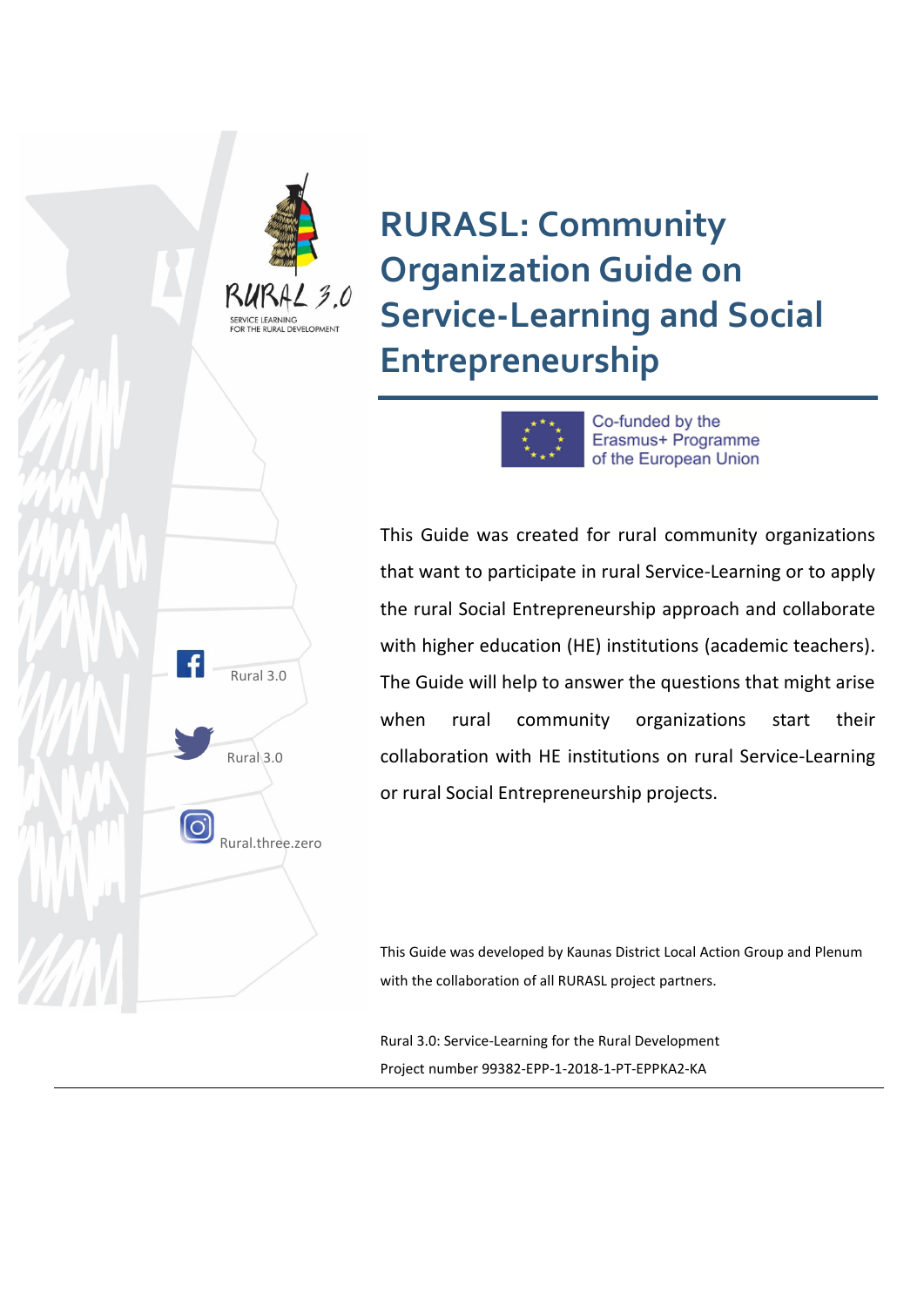# **Table of Contents**

| What are Service-Learning and Social Entrepreneurship approaches in learning? 8                   |
|---------------------------------------------------------------------------------------------------|
|                                                                                                   |
|                                                                                                   |
| Forms of implementation and organization of rural Service-Learning or Social Entrepreneurship. 11 |
|                                                                                                   |
|                                                                                                   |
|                                                                                                   |
| How to deal with the clarification of responsibilities and risk management issues?  22            |
|                                                                                                   |
| How to assist in developing opportunities for rural Service-Learning or Social Entrepreneurship   |
| How a rural partner can facilitate student reflection on their rural Service-Learning or Social   |
|                                                                                                   |
|                                                                                                   |
|                                                                                                   |
|                                                                                                   |
| Where to find out more about Service-Learning and rural Service-Learning?  36                     |
|                                                                                                   |
|                                                                                                   |
|                                                                                                   |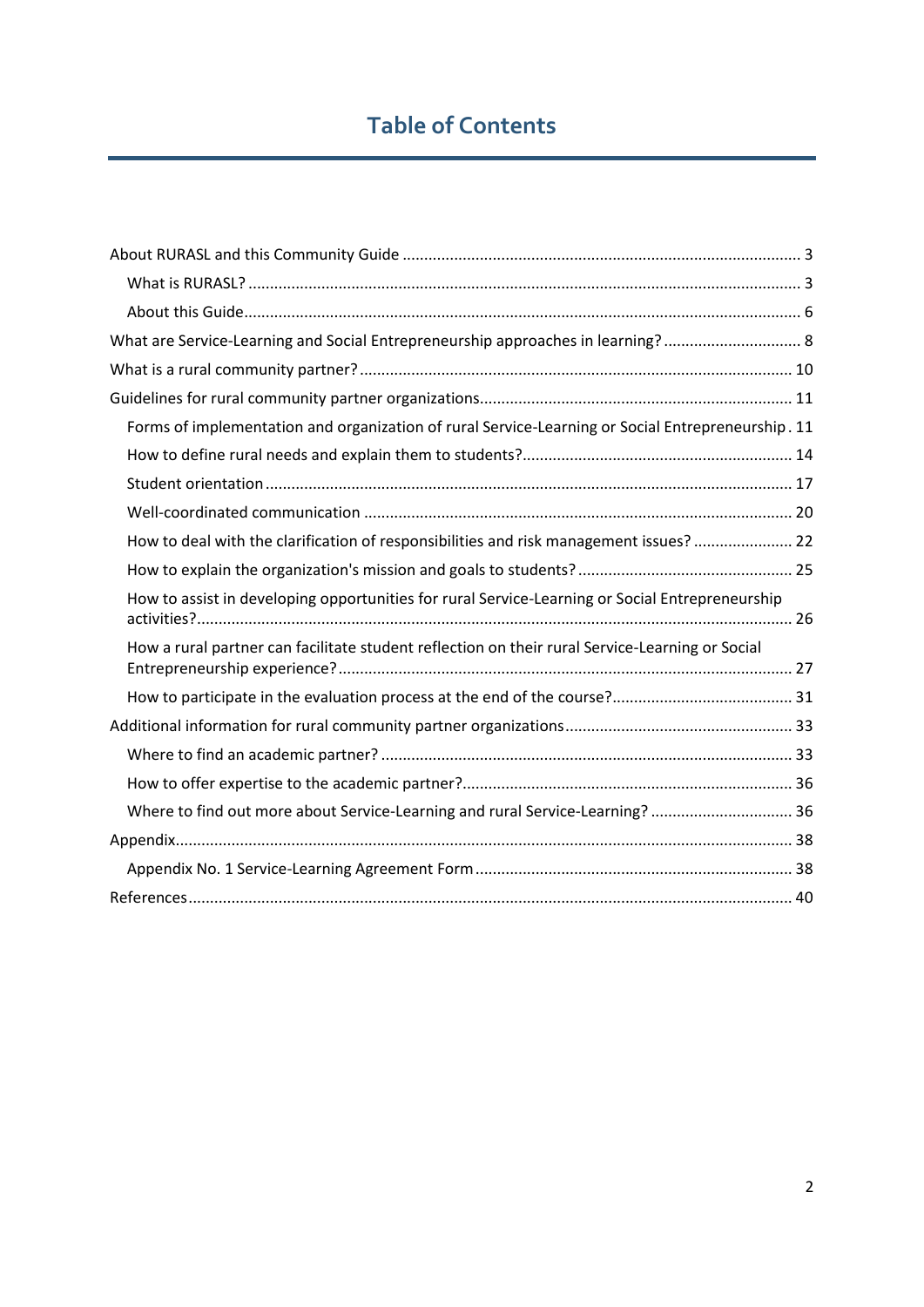### **About RURASL and this Community Guide**

### <span id="page-2-1"></span><span id="page-2-0"></span>**What is RURASL?**

**RURASL: Service-Learning for the Rural Development is a Knowledge Alliance** between eight higher education institutions and eight community organizations that have experience with Service-Learning and Social Entrepreneurship in rural areas. The Alliance aims to contribute to the development of rural areas, meeting their needs, and boosting innovation in these areas through an innovative methodology while creating community-university partnerships.

Higher Education Institutions in RURASL:

- 1. IPVC ESE (Instituto Politécnico de Viana do Castelo ESCOLA SUPERIOR DE EDUCAÇÃO), Portugal, Coordinator, http://www.ipvc.pt/escola-educacao
- 2. PhWien (Pädagogische Hochschule Wien), Austria, https://phwien.ac.at/en
- 3. FFZG (Faculty of Humanities and Social Sciences at the University of Zagreb), Croatia,https://web2020.ffzg.unizg.hr/international/
- 4. RSM (Erasmus University Rotterdam Rotterdam School of Management), Netherlands, https://www.rsm.nl/
- 5. SCE (Strascheg Center for Entrepreneurship GmbH, Munich University for Applied Sciences), Germany, https://www.sce.de/en/home.html
- 6. UAM (Universidad Autónoma de Madrid), Spain, http://www.uam.es/UAM/Home.htm?language=es
- 7. VMU (Vytautas Magnus University), Lithuania, https://www.vdu.lt/en/
- 8. UniBO (University of Bologna,) Italy, https://www.unibo.it/en/homepage

Community organizations in RURASL:

- 1. LAG5 (Local Action Group), Croatia, http://www.lag5.hr
- 2. LAG Ammersee (Local Action Group Ammersee), Germany, http://www.lagammersee.de/
- 3. LAG Kaunas (Local Action Group Kaunas), Lithuania, http://www.kaunorvvg.lt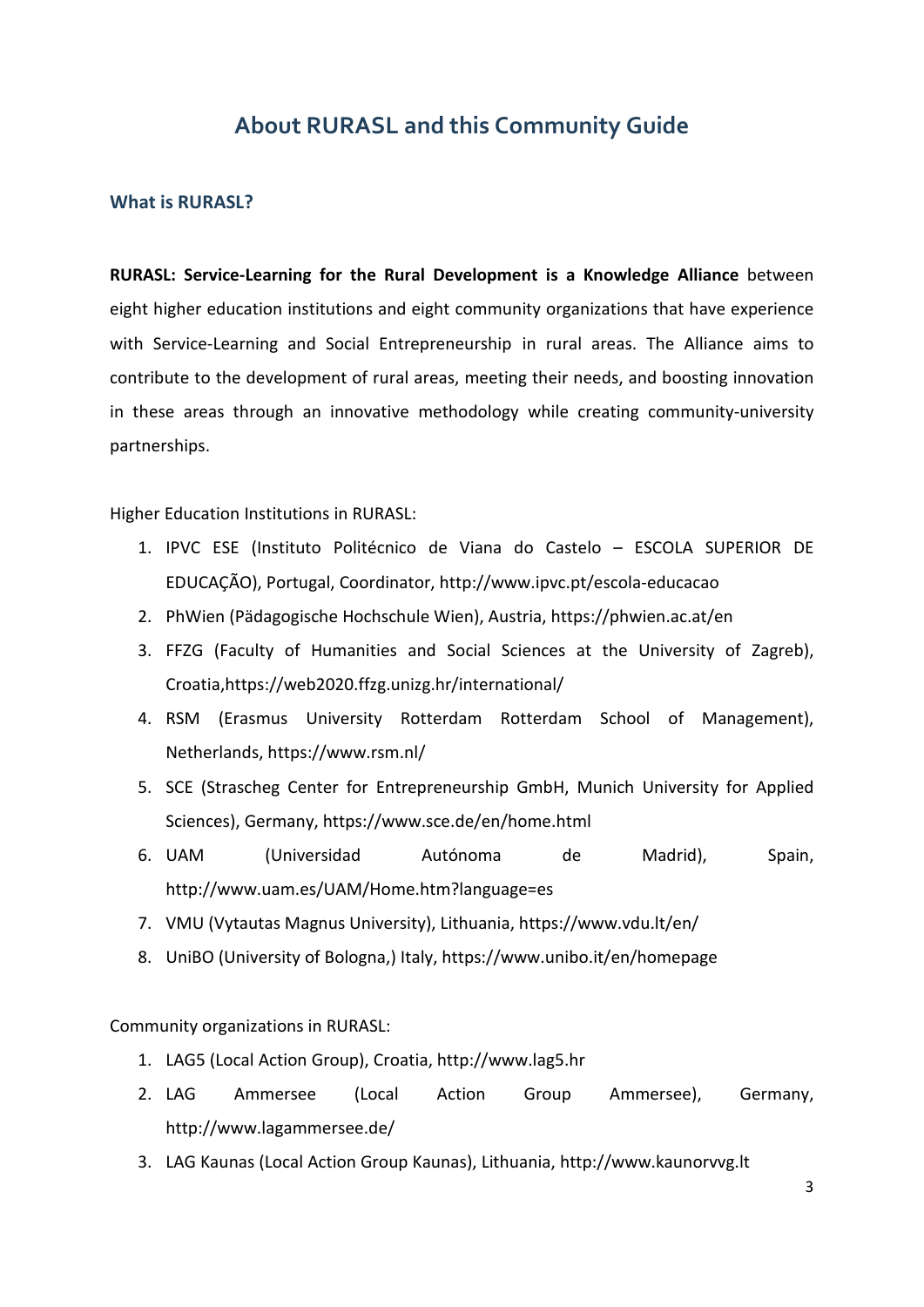- 4. LAG Galsinma (Local Action Group Galsinma), Spain, https://www.galsinma.org/
- 5. LAG AJD (Local Action Group AJDeão), Portugal, www.associacaodeao.wix.com/ajdeao
- 6. SSA (Stichting Schutsluis Alblasserdam), Netherlands, http://schutsluisalblasserdam.nl/
- 7. Plenum (Gesellschaft für ganzheitlich nachhaltige entwicklung gmbh), Austria, http://www.plenum.at
- 8. LAG L'Altra Romagna (Local Action Group L'Altra Romagna), Italy, http://www.altraromagna.it/en/the-group/

The goals of the RURASL project are to:

- help develop the core skills and entrepreneurial capabilities of the rural community (for which such development is not easily accessible)
- improve the quality of education for sustainable development and promote university-community partnerships in the rural areas through the innovative servicelearning methodology
- increase the relevance of universities as their students aim to fulfill a service that is in line with the demands of the rural businesses and social needs in rural areas
- establish a virtual Hub with a broad network of academic and rural stakeholders that will offer teaching and learning content (dedicated transnational academic module with courses on service-learning and social entrepreneurship, community training materials and digital collaborative & learning tools) and will promote interactions between universities and rural community stakeholders

The main benefits of the project are:

- creation of international university-rural community alliance that promotes education and entrepreneurship of people in rural areas, bringing HEIs and rural community enterprises together to work on the common issue - development of the necessary knowledge and skills needed to make a change in the rural communities
- strengthening the skills and the innovative capacity of adult rural social entrepreneurs (SE)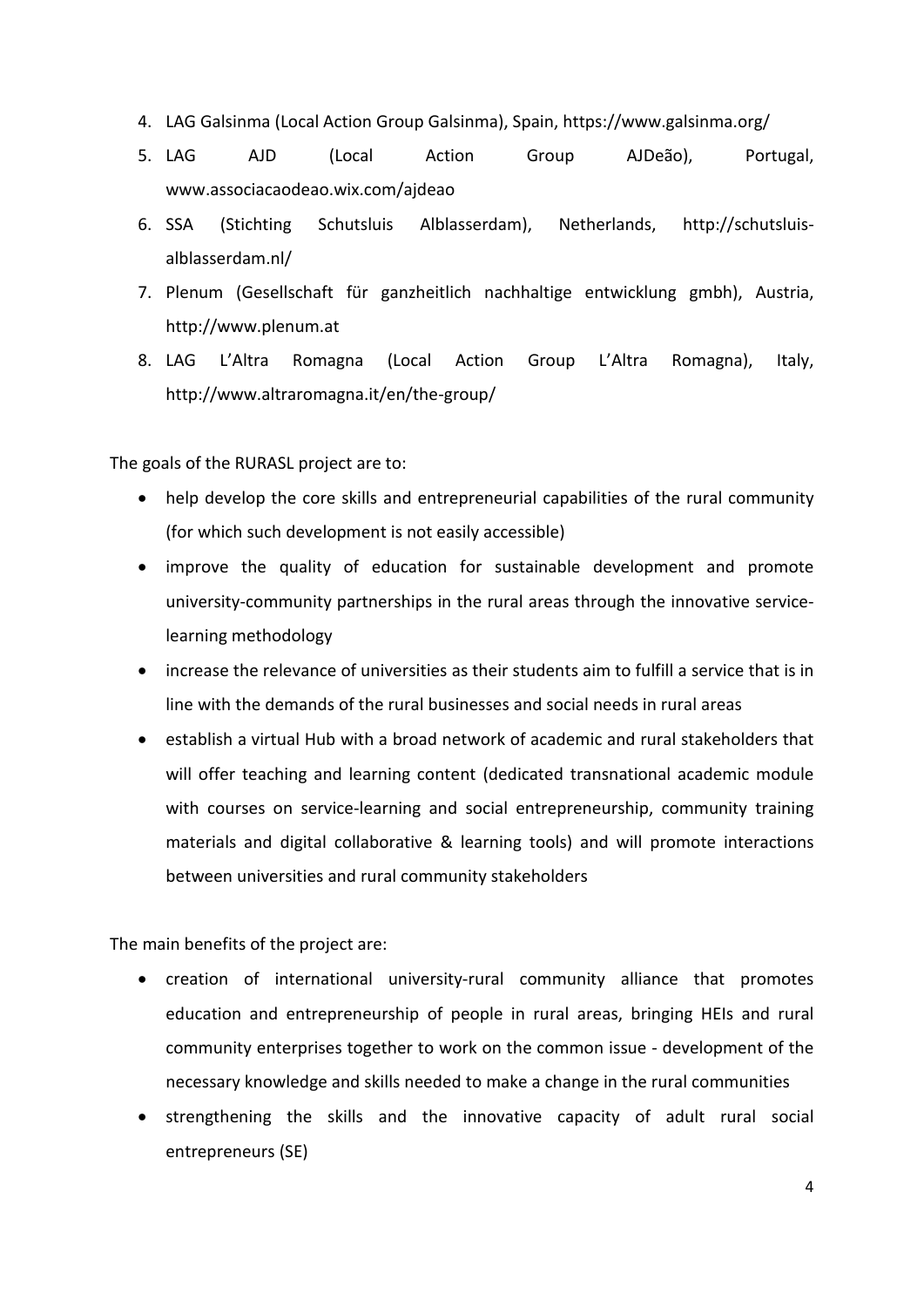- providing practical Service-Learning and Social Entrepreneurship experiences to university students in the specific rural settings
- development of the core skills and rural SE amongst the high potential rural community in a sustainable, ecologically, and socially sound way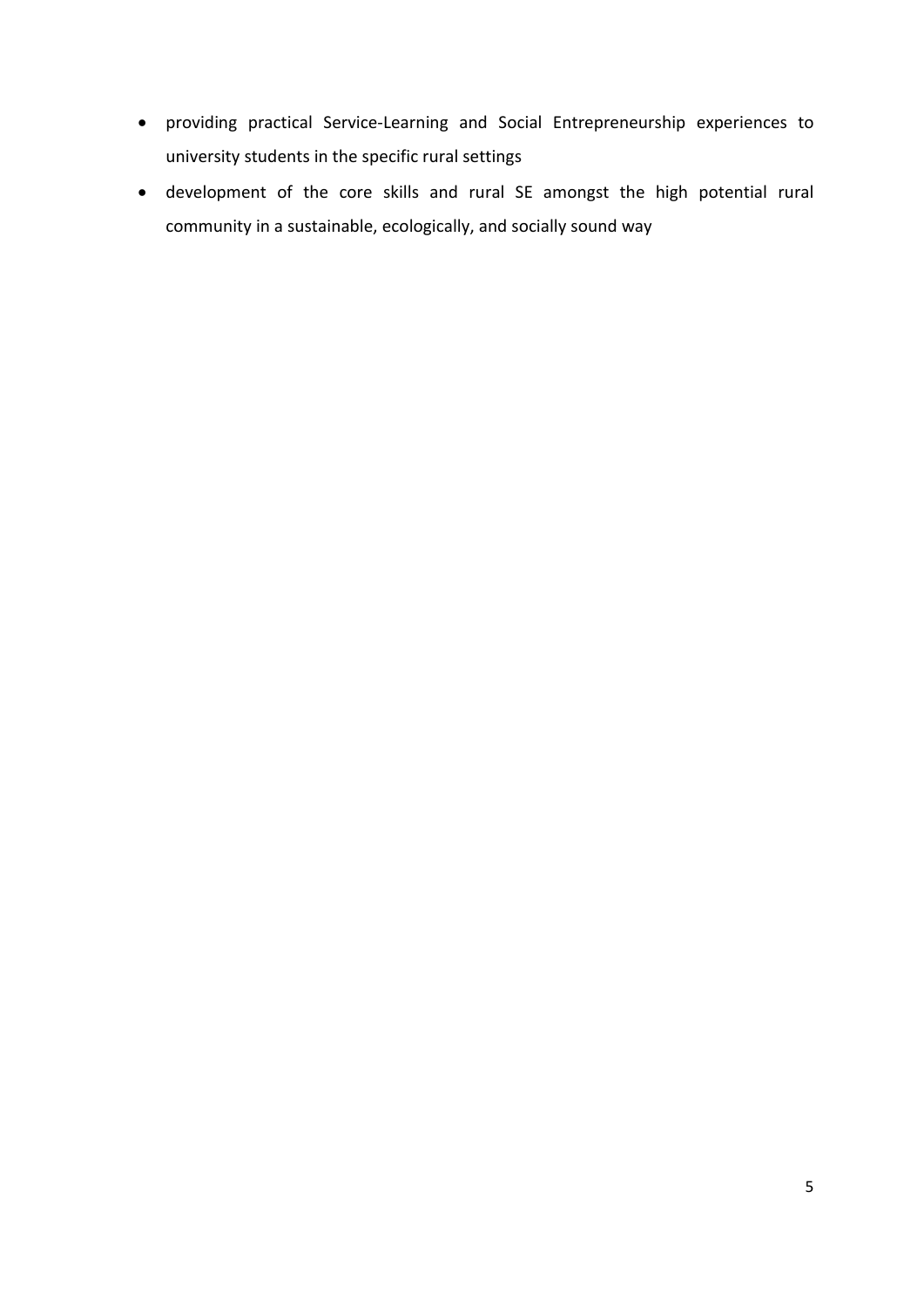#### <span id="page-5-0"></span>**About this Guide**

**This community guide** aims to help community organizations to engage in Service-Learning or social entrepreneurship projects in rural areas with HEIs, serving university students as mentors during these projects. Since community organizations serve as brokers between rural beneficiaries and students but may lack direct experience in working with students, this guide aims to serve as training material for community partners to provide them with mentoring skills and knowledge on how to effectively utilize students. LAG Kaunas and Plenum, as representatives of community organizations, have collected data from other community partners in the RURASL project to assess their educational needs. Together with HEI partners they have developed this guide based on these needs to help other community organizations in structuring meaningful student involvement and assisting students with the implementation of their activity plans. Rural partners in the RURASL project collaborated with HEI partners and the local community to ensure that the grassroots development needs are answered to with the knowledge set produced by HEIs.

As a direct result of the RURASL project, this guide contains customizable material and suggestions for community organizations to improve their mentoring skills and knowledge on how to effectively utilize students in community-university partnerships.

This guide will help community organizations to:

- define rural needs to be included in the university course on Service-Learning or Social Entrepreneurship
- prepare for the discussion of student orientation, activity plan, clarification of responsibilities and risk management issues
- explain students their organization's mission and goals
- assist in developing opportunities for rural Service-Learning activities that are significant and challenging to students and that build on their knowledge and skills
- facilitate student reflection on their rural Service-Learning experience
- participate in the evaluation process at the end of the course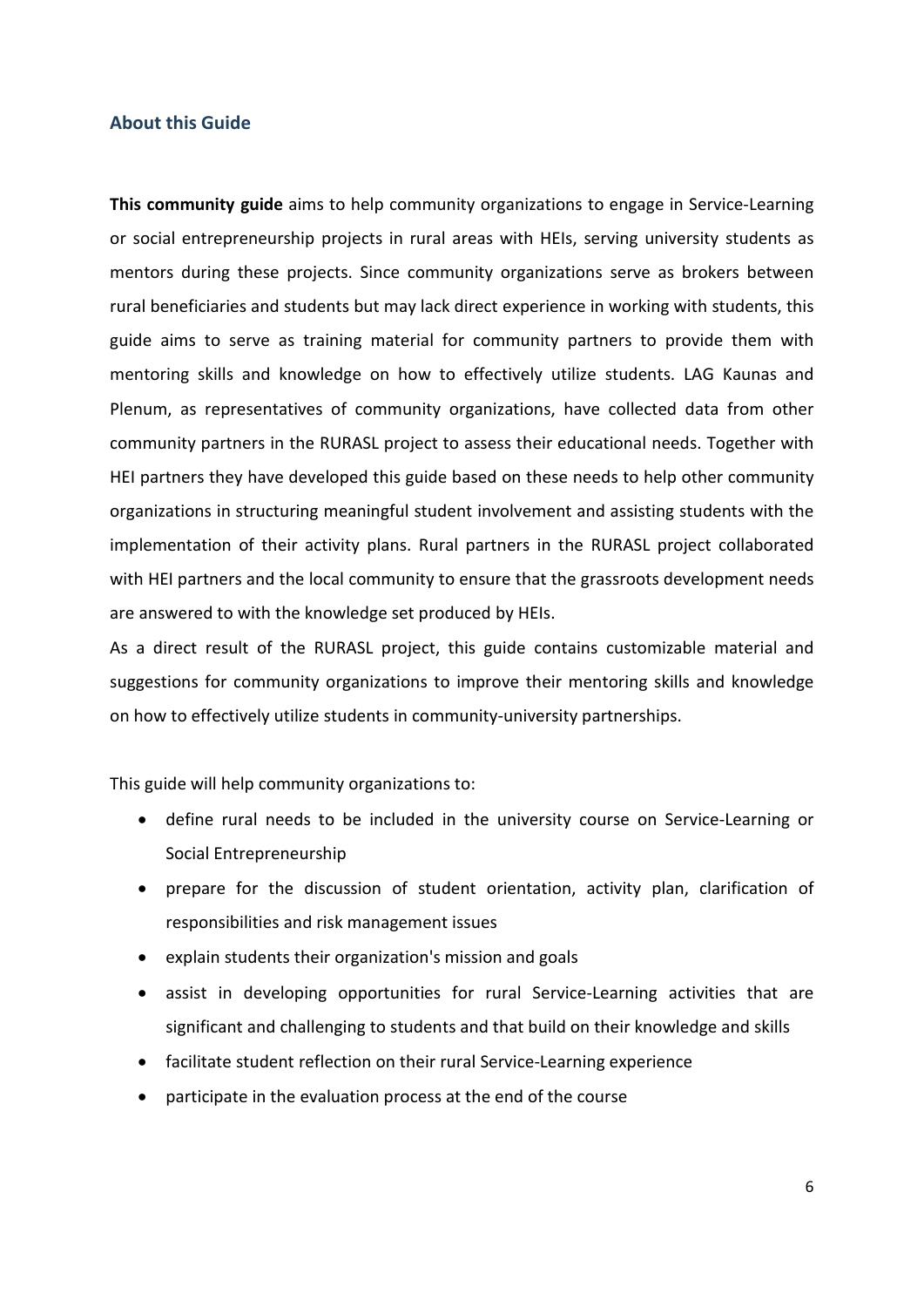This guide is an open educational resource that is publicly available for all community organizations interested in community-university partnerships.

Also, it is linked to the World Cafe event of the RURASL project, which is designed based on this community training material, implemented online as a community training webinar and recorded for the future use by community organizations.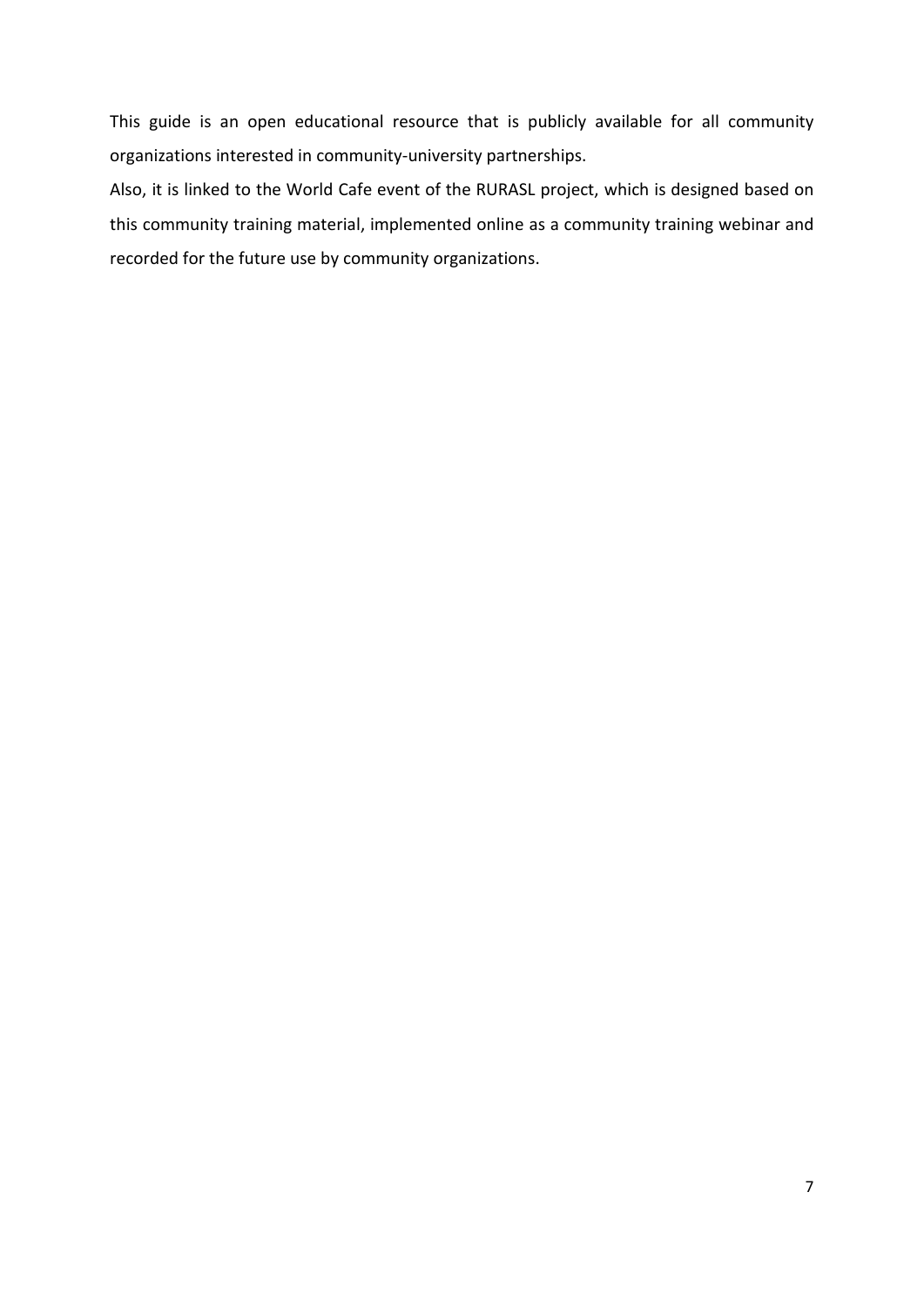# <span id="page-7-0"></span>**What are Service-Learning and Social Entrepreneurship approaches in learning?**

**Service-Learning**, according to the definition of the project *Europe Engage – Developing a Culture of Civic Engagement through Service-Learning within Higher Education in Europe*, (sometimes referred to as *community-based* or *community-engaged learning*) is an innovative pedagogical approach that integrates meaningful community service or engagement into the curriculum. It offers students academic credits for the learning that derives from active engagement within the community and the work on a real-world problem. Reflection and experiential learning strategies underpin the learning process and the service is linked to the academic discipline. Service-Learning brings together students, academics, and the community whereby all become teaching resources, problem solvers, and partners. In addition to enhancing academic and real-world learning, the overall purpose of Service-Learning is to instill in students a sense of civic engagement and responsibility and work towards positive social change within society<sup>1</sup>.

**Social Entrepreneurship** approach recognizes social needs and uses entrepreneurial principles to create and organize innovative ways to foster social change.

Clevenger-Bright et al. (2012) explain that community-based service activities are paired with structured preparation and student reflection. What is unique about Service-Learning is that it offers a direct application of theoretical models. Proponents of academic Service-Learning believe that the real-world application of classroom knowledge in a community setting allows students to synthesize course material in more meaningful ways.

 $\overline{a}$ 

<sup>&</sup>lt;sup>1</sup><https://europeengage.org/our-definition-of-service-learning/>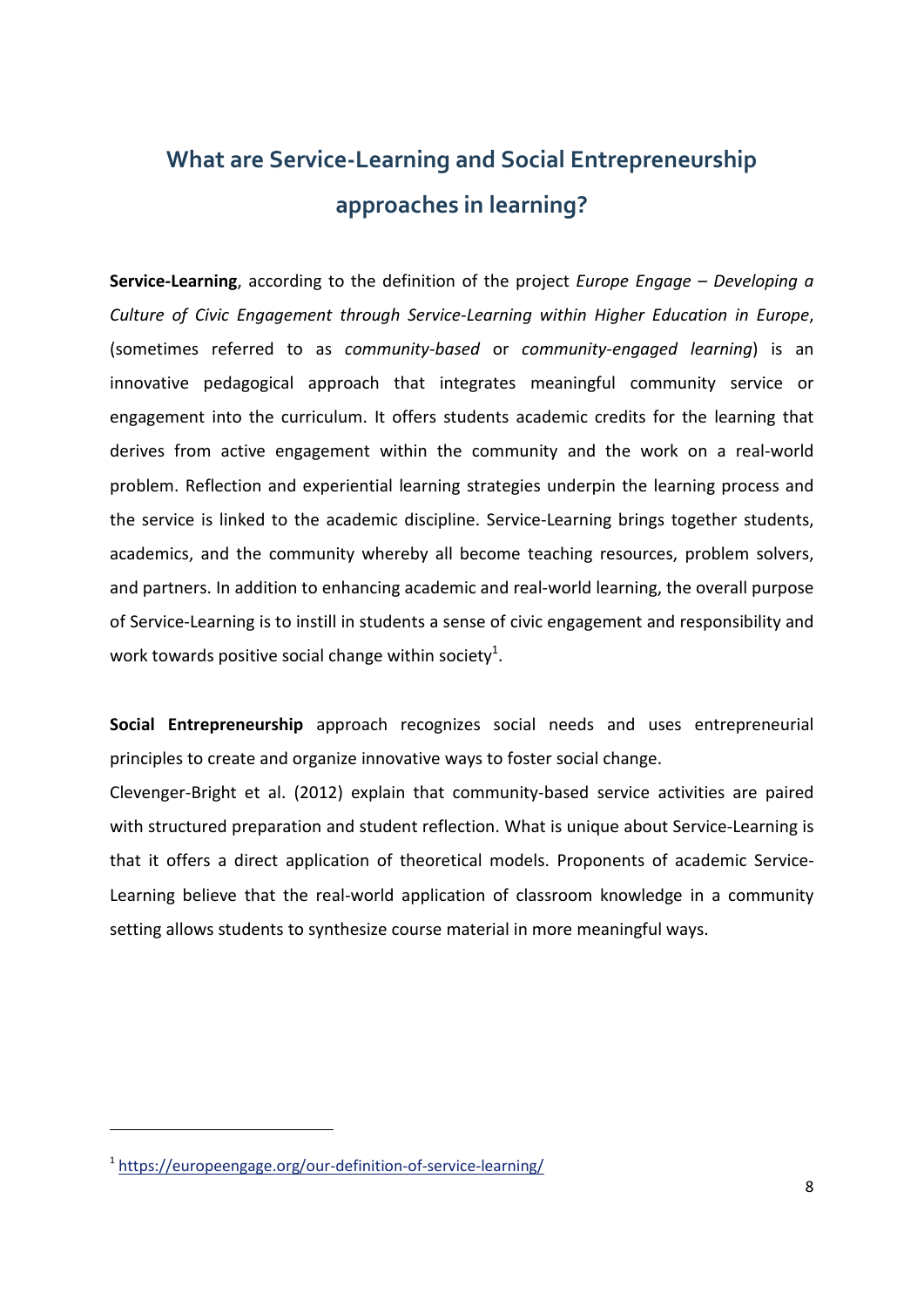**Common goals achieved through Service-Learning** (adapted from Clevenger-Bright et al., 2012) $<sup>2</sup>$ </sup>



Rural Service-Learning and rural Social Entrepreneurship approach represent an extremely flexible and mobile study system that combines specific lectures, classroom seminars, and targeted work in a rural community.

 $\overline{a}$ 

<sup>&</sup>lt;sup>2</sup> <https://www.washington.edu/teaching/topics/engaging-students-in-learning/service-learning/>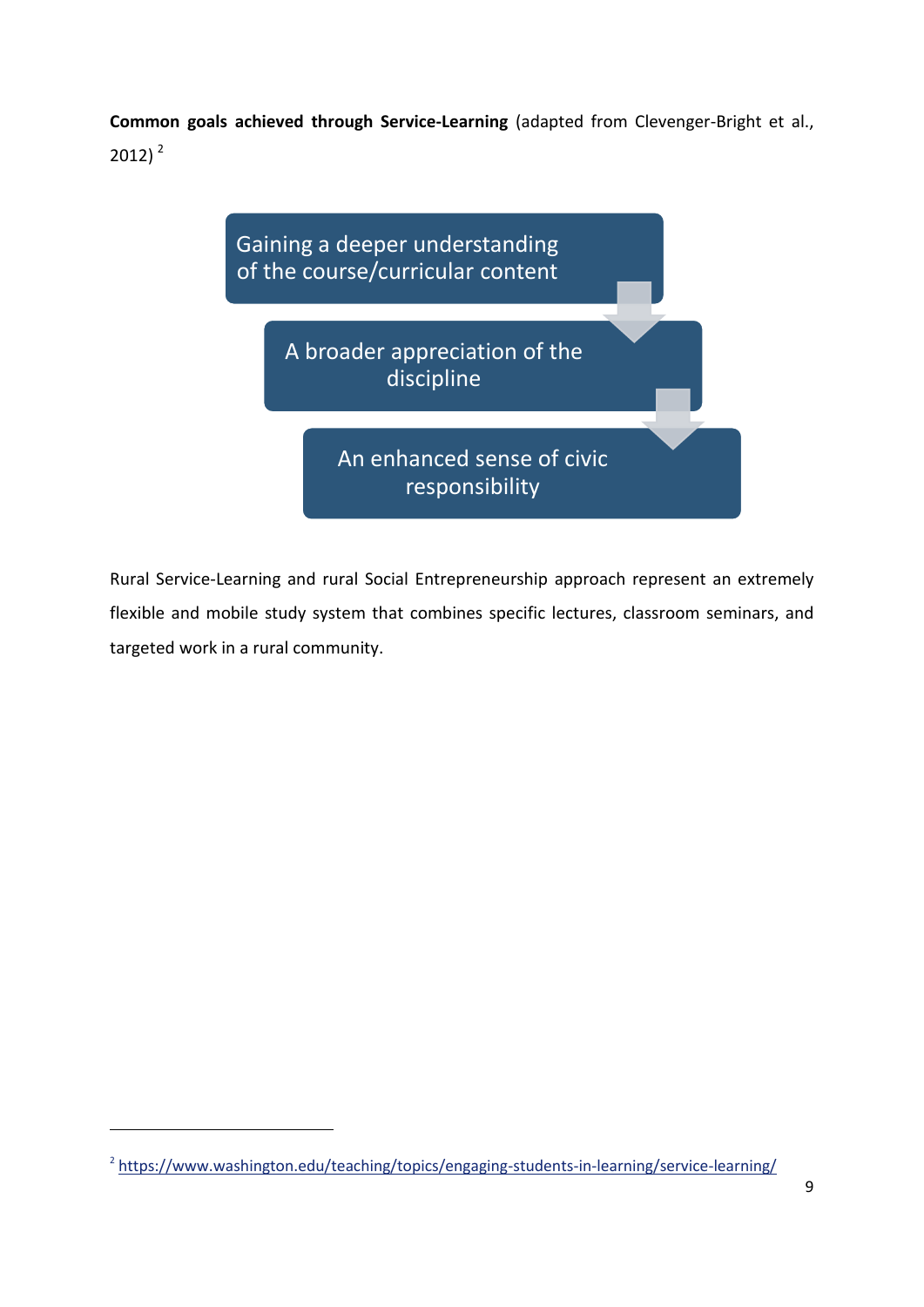### **What is a rural community partner?**

<span id="page-9-0"></span>A rural community partner is a rural organization (e.g. local action group, a non-profit organization, foundation, association, municipality, etc.) that collaborates with students during Service-Learning studies. Rural community partners define their rural needs and explain them to students. Students attend academic lectures and classroom seminars, engage in reflection on defined rural needs, and try to solve specific rural problems/needs/challenges. For students, the rural community has the role of a coeducator.

The following graph illustrates the benefits of Service-Learning for a rural community partner:



Benefits of Service-Learning for rural community partner (Bender, 2014)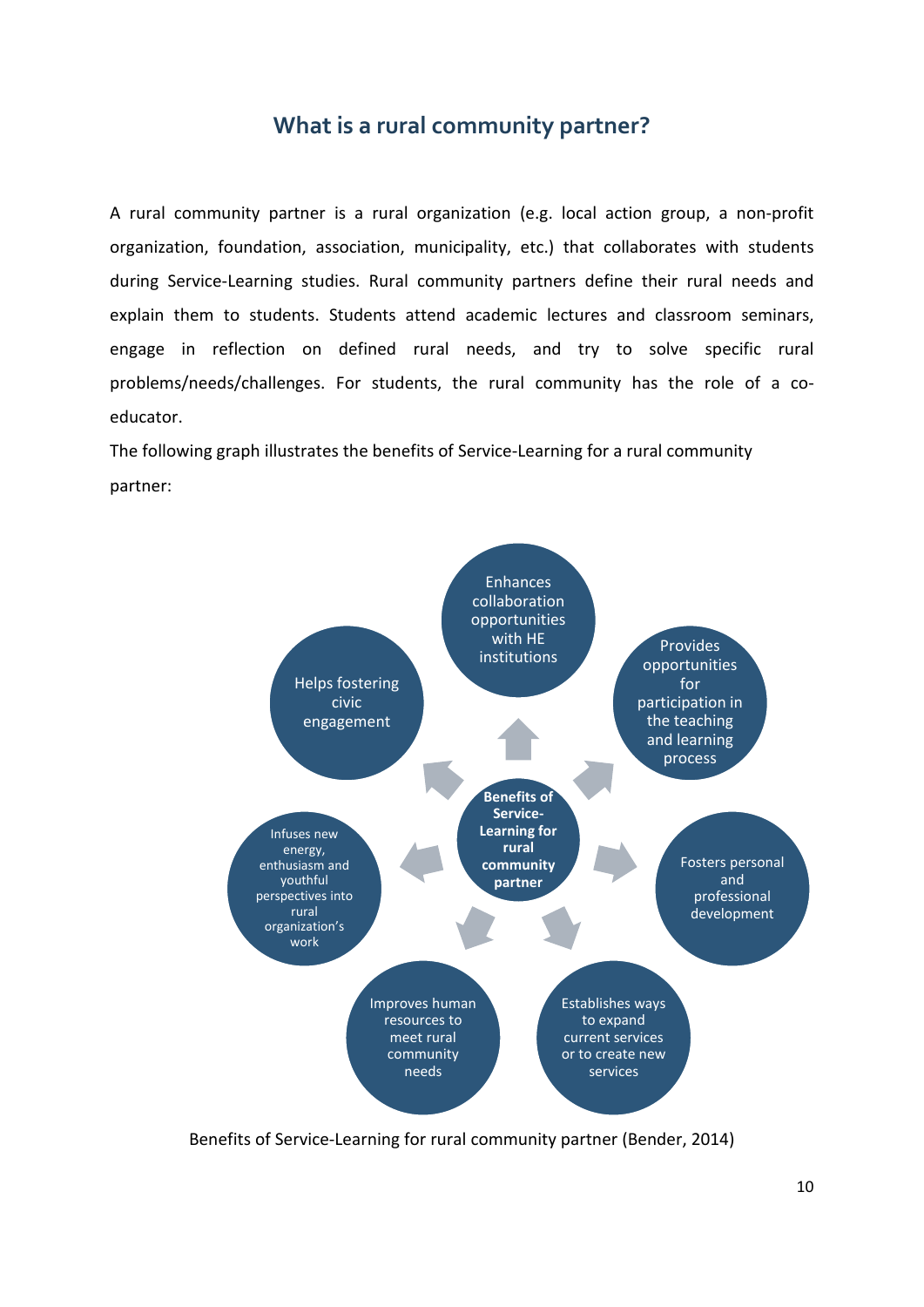### <span id="page-10-0"></span>**Guidelines for rural community partner organizations**

### <span id="page-10-1"></span>**Forms of implementation and organization of rural Service-Learning or Social Entrepreneurship**

Rural Service-Learning (S-L) and Social Entrepreneurship (SE) can be implemented in three different forms.

Rural community organizations have different responsibilities as well as structural and logistics obligations in organizing these 3 types of activities.

### **Implementation of rural Service-Learning S-L) or Social Entrepreneurship (SE) in the immediate vicinity of higher education institutions**

HE institutions that reside in rural communities (i.e. in the immediate vicinity of rural community organizations) draw on students who reside in the rural community. Compared to HE institutions from urban areas, in this form of implementation one can expect less complex bureaucracies, these institutions are more accessible to community organizations and, consequently, more customized university-community partnerships may be formed. Students can better understand the importance of the rural community, as well as the opportunities and limitations of their community. Students and academic teachers from HEIs may live next door to rural beneficiaries who are receiving services provided by a community organization that mentors students.

Still, the implementation of rural S-L or SE activities requires student training from community organizations regarding rural needs, existing resources, and/ or lack of them.

### **In RURASL project, we have examples of this form of implementation from Portugal, Lithuania, and the Netherlands.**

In Portugal, 21 students from Viana do Castelo (Higher School of Education – Polytechnic Institute of Viana do Castelo- IPVC) went to the rural area – Deão (about 15km from the city center of Viana do Castelo) to participate in a rural Service-Learning project supervised by the local action group AJD: 'Steps for a Better Society'. The aim of this project was to paint the walls of the facilities of AJD with drawings depicting the traditions, history, and cultural heritage of Deão. 'Steps for a Better Society' was the academic response of a group of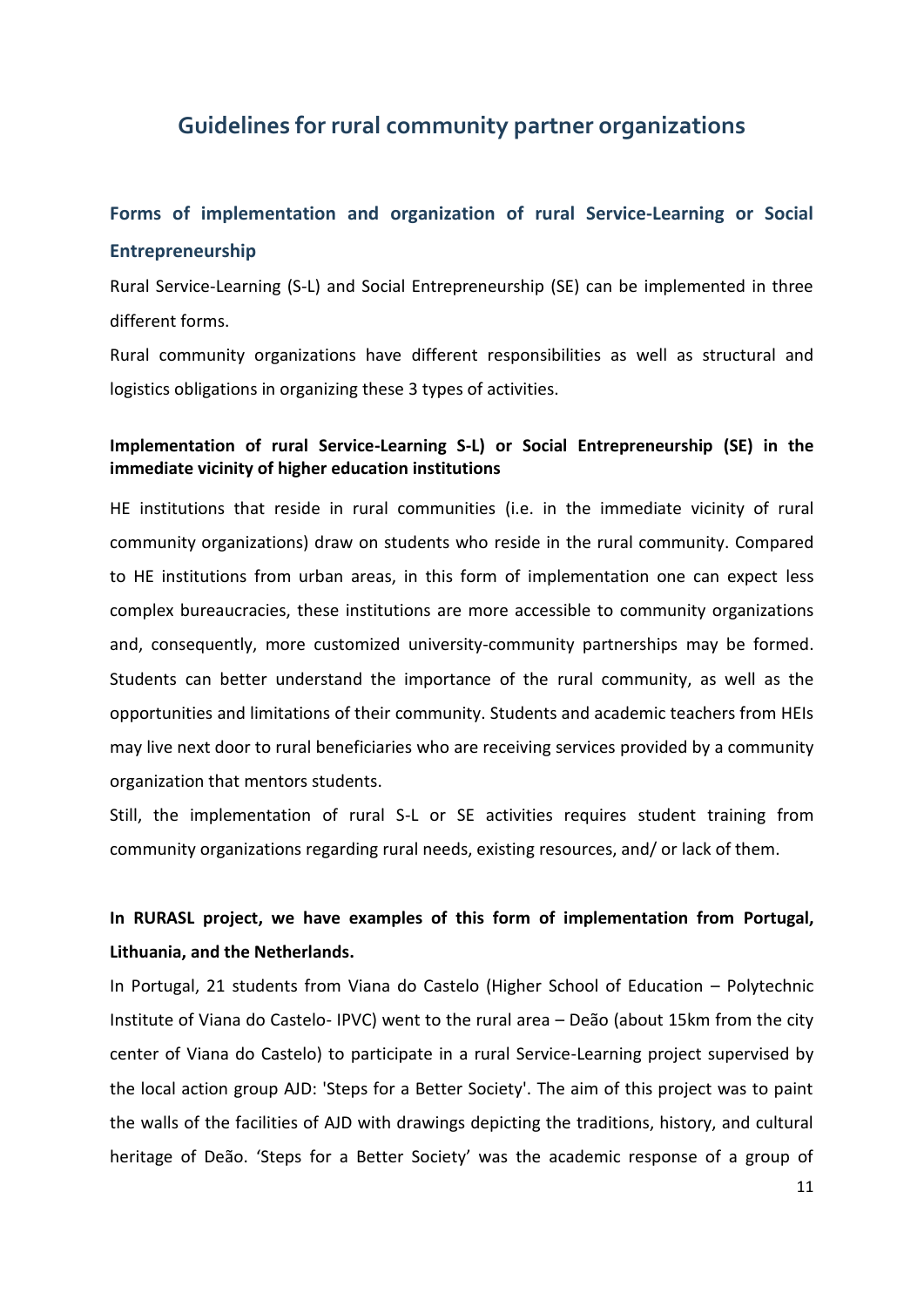Primary Teacher Education students from Viana do Castelo Polytechnic to the needs of AJD (Rural LAG), regarding its local heritage.

Also, in another project, 4 undergraduate students from Higher School of Education (3rdyear students of IPVC) participated in a Service-Learning project "Right to play" supervised by AJD and the local group International Amnesty. The aim of this SL project was to draw the attention of AJD's children to other realities, where children do not have the right to play as they do. The other projects ("Refoios em movimento – Moving Towers" and "Reforestation of common lands of Refoios do Lima") were implemented with undergraduate students of Agronomy (1st-year students of IPVC).

Since the IPVC (HEI partner) was close to AJD (rural partner) and other rural community organizations, they were able to organize and implement more than one project in the rural area, which is the real benefit of immediate vicinity between university and community partners.

### **Implementation of rural Service-Learning or Social Entrepreneurship in areas that are remote from higher education institutions**

HE institutions that are urban and do not reside in rural communities have different life experiences on a daily level and might struggle to recognize rural needs and provide Service-Learning that is truly beneficial for rural beneficiaries.

Also, these communities might not be easily accessible by public transportation, and it might also take a lot of time for students to reach them. So, if community organization plans a face to face 1-hour meeting with students, it needs to be aware that it might take 3 hours for students. Online meeting apps might reduce such issues.

Apart from travel, it is necessary to emphasize that these projects require more advanced planning, significant support from community organizations, and higher structural and logistics demands.

Finally, during the semester students have regular class schedules and it imposes another limitation regarding multiple trips to remote rural areas.

**In RURASL project, we have examples of this form of implementation from Spain and Germany.**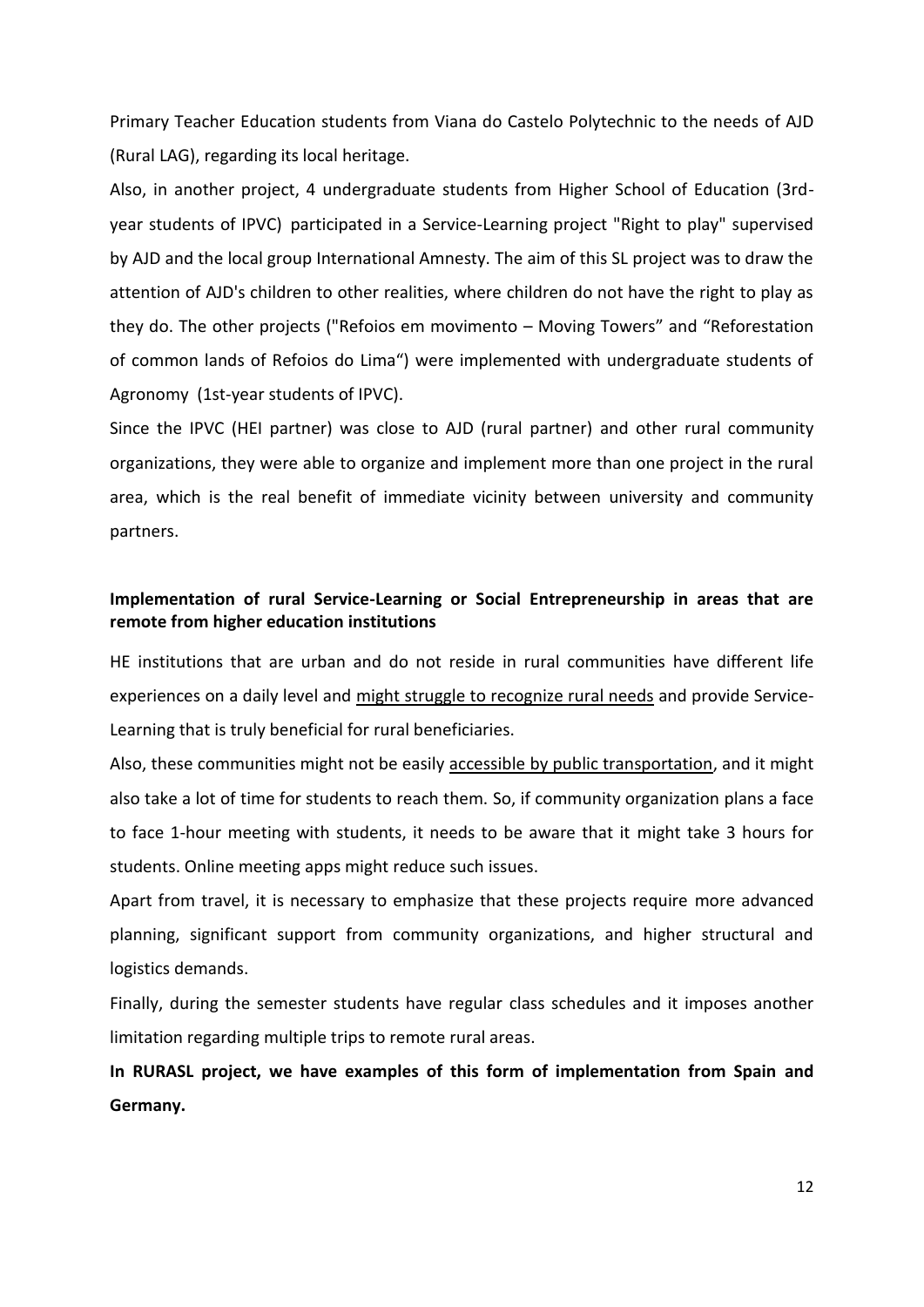In Spain, rural Service-Learning was implemented through collaboration between Universidad Autónoma de Madrid (UAM) and Local Action Group Galsinma formed by 45 municipalities of the North Mountain range of Madrid. Nine first-year students of Primary Teacher Education Bachelor study from UAM went to 2 municipal toy libraries of GALSINMA (Talamanca de Jarama and El Berrueco - the rural area in the northern mountains of Madrid region about 50 km from the UAM university) and implemented their servicelearning project "SL Assistance to the child population" that lasted 4 months (30 hours in total). The main objective of the service was to organize and implement activities that facilitate awareness of the situations experienced by people at social exclusion risk in rural settings.

### **Implementation of rural Service-Learning or Social Entrepreneurship as a summer/winter school**

If implemented as a residential summer school, rural S-L and SE projects allow students to reside in the rural community during the service instead of traveling back and forth to their universities. But, students and community organizations in this scenario must commit to fulltime availability and be prepared to also work in the evening or during the weekend. Students need meals and housing and have to implement rural S-L and SE within a shorter period of time than their peers in other 2 forms of implementation.

This might pose additional workload for community organizations since the role of the mentor is not only intellectual support to students but also logistical (to provide meals, housing, materials and equipment for the work, etc.). They become hosts for students, apart from being their mentors.

Finally, rural community organizations may not find summer or winter as the optimal time to implement rural S-L and SE projects, since they might experience reduced staffing due to summer/winter vacations.

### **In RURASL project, we have examples of this form of implementation from Italy, Austria, and Croatia**.

In Croatia, 11 students from the country capital (University of Zagreb) traveled 600 km to the rural area - the island of Korčula to participate in service-learning projects supervised by the rural partner, local action group LAG5. Their S-L projects dealt with: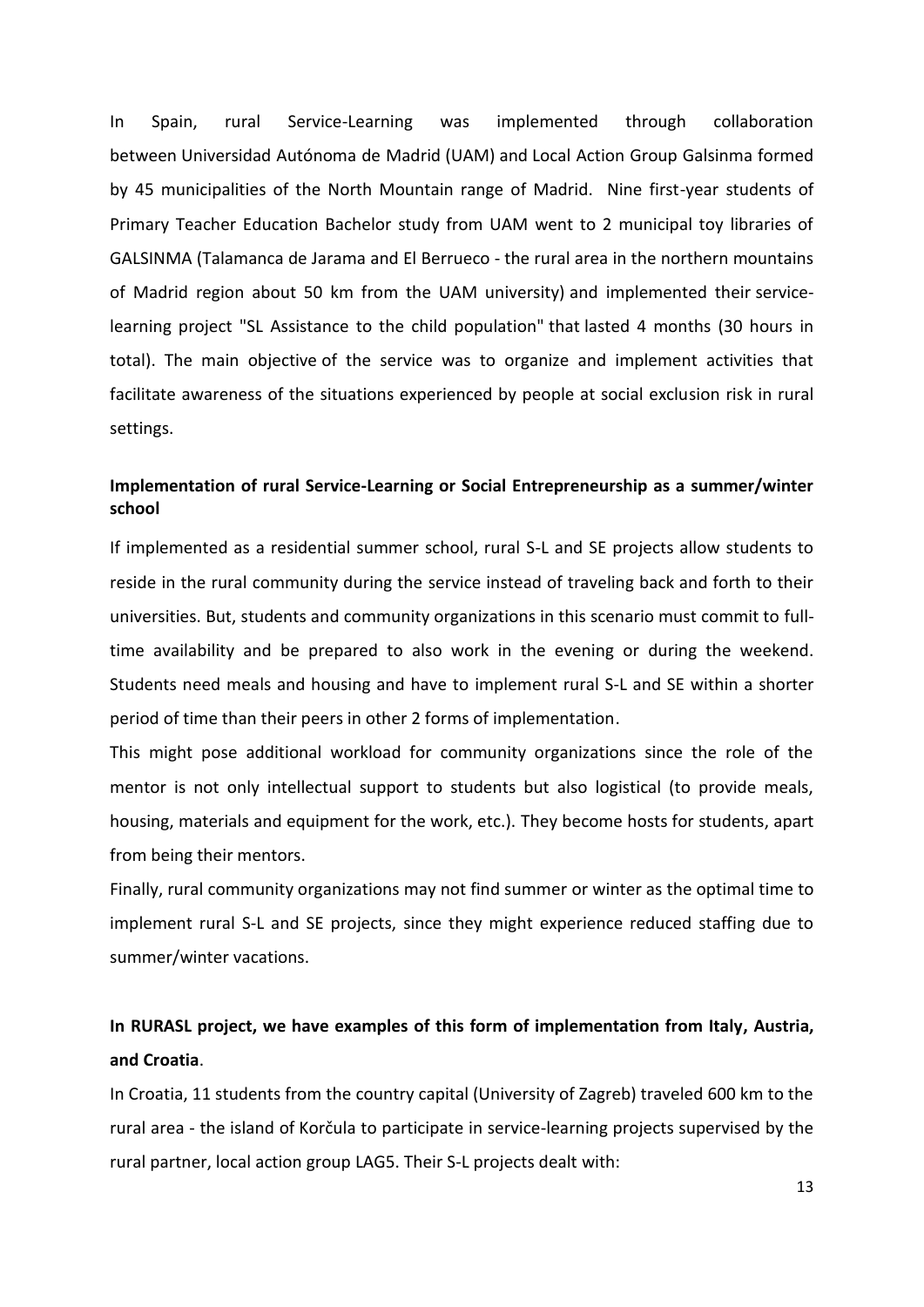- introducing robotics (micro:bit and Mbot) to school children in rural schools,
- teaching rural entrepreneurs how to design free websites,
- development of digital skills for (cultural) rural tourism
- digitization of heritage in the museum of Korčula (especially the latest finds from the Marco Polo House)

All students were graduate students of Information Sciences, a study with programs: Informatics (teaching and research-oriented studies), Library Science, Museum study, and heritage management.

**Finally, more examples of all three types of implementation are available in RURASL MOOC [\(http://193.198.214.48:8080/course/view.php?id=7\)](http://193.198.214.48:8080/course/view.php?id=7). The testimonies from students, teachers, rural community organizations, and rural beneficiaries are available at RURASL YouTube channel:**

[https://www.youtube.com/channel/UCEOwS\\_yvg6PiOoCb\\_6NLWhg/featured](https://www.youtube.com/channel/UCEOwS_yvg6PiOoCb_6NLWhg/featured)

### <span id="page-13-0"></span>**How to define rural needs and explain them to students?**

It is important to clearly define the rural needs of rural beneficiaries that participate in a Service-Learning or Social Entrepreneurship project. Rural community needs depend on various circumstances, such as location, number of community members, social and economic environment, characteristics of the activities of the rural organization, etc. Also, rural needs depend on the characteristics of rural communities (e.g. sports clubs, educational centers, etc.) and their members (e.g. farmers, housewives, tourist workers, retirees, cultural workers, etc.). The fulfillment of a particular rural need and suggestions of the potential solution depends directly on how clearly the rural needs were defined. Our suggestion is to discuss the rural needs with rural beneficiaries.

The second, also very important stage is to explain these rural needs to students.

Students might attend HE institutions that reside in rural communities. These HE institutions often draw on students who are from the community/region where the college is located.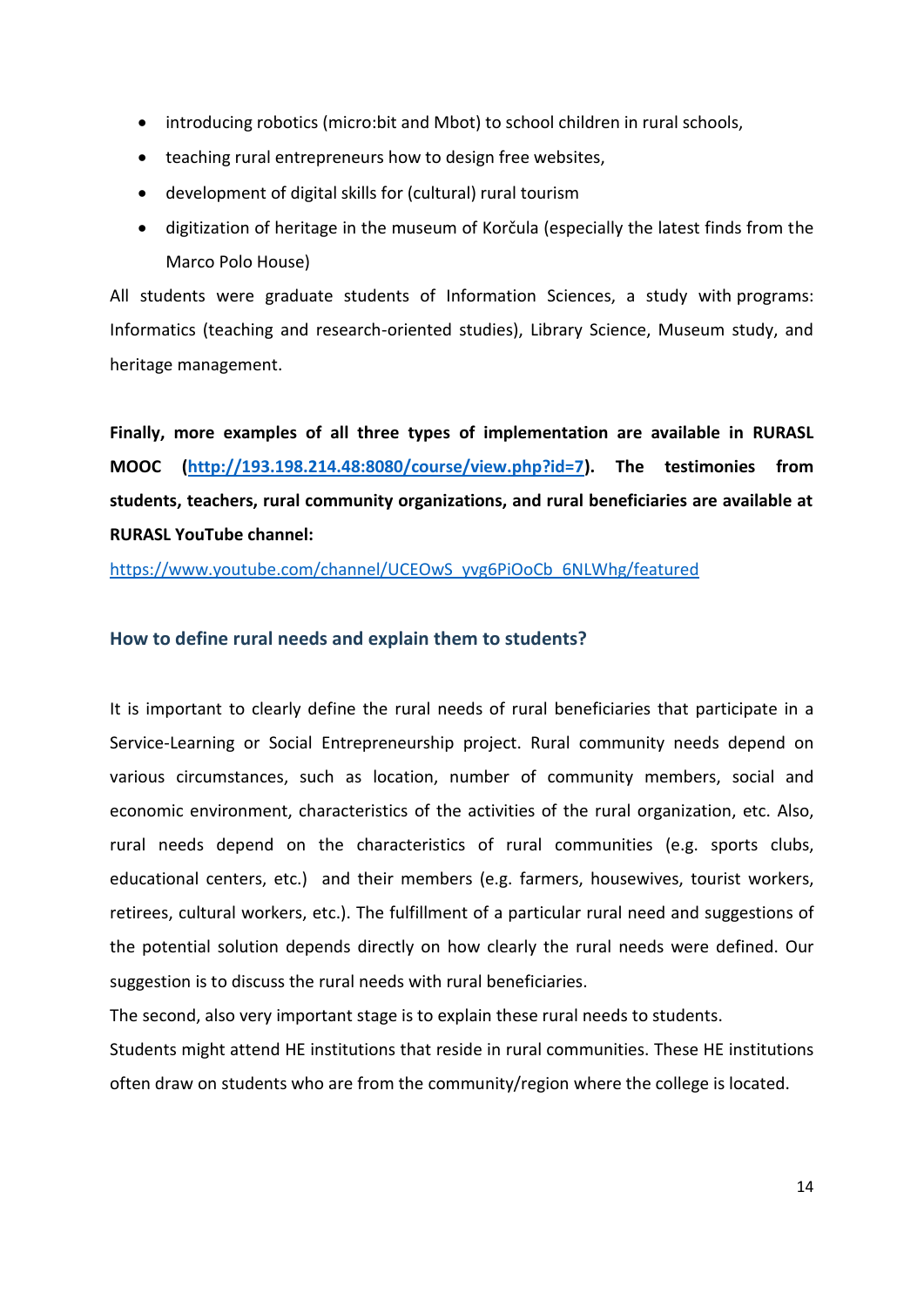On the other side, there are students attending HE institutions that do not reside in rural communities. Here both students and faculty have urban life experiences and the gap between these students and rural beneficiaries can be significant.

You have to pay special attention if students are not members of your rural community or do not have a rural background. What seems clear and comprehensible to you, might not be so understandable for students. It is then of the utmost importance to explain the rural needs in detail to them, if possible, with practical examples.

The following example/table can be helpful to provide students with the initial overview of rural needs and structuring of the students' activities:

| Context     | Initial needs | Participating  | <b>Rural SL</b>   | <b>Rural SL activities</b> | Number of      |
|-------------|---------------|----------------|-------------------|----------------------------|----------------|
|             |               | organizations  | objectives        |                            | students       |
| students    | need to cope  | Elderly        | Improve elder's   | Animation                  | $\overline{2}$ |
| coming      | with the      | residence      | cognitive         |                            |                |
| from urban  | aging         |                | functions         |                            |                |
| areas       | population    |                |                   |                            |                |
| students    | lack of       | Primary school | <b>Bring STEM</b> | Robotics                   | 5              |
| residing in | content for   |                | closer to         |                            |                |
| rural areas | children      |                | children through  |                            |                |
|             |               |                | informal          |                            |                |
|             |               |                | learning          |                            |                |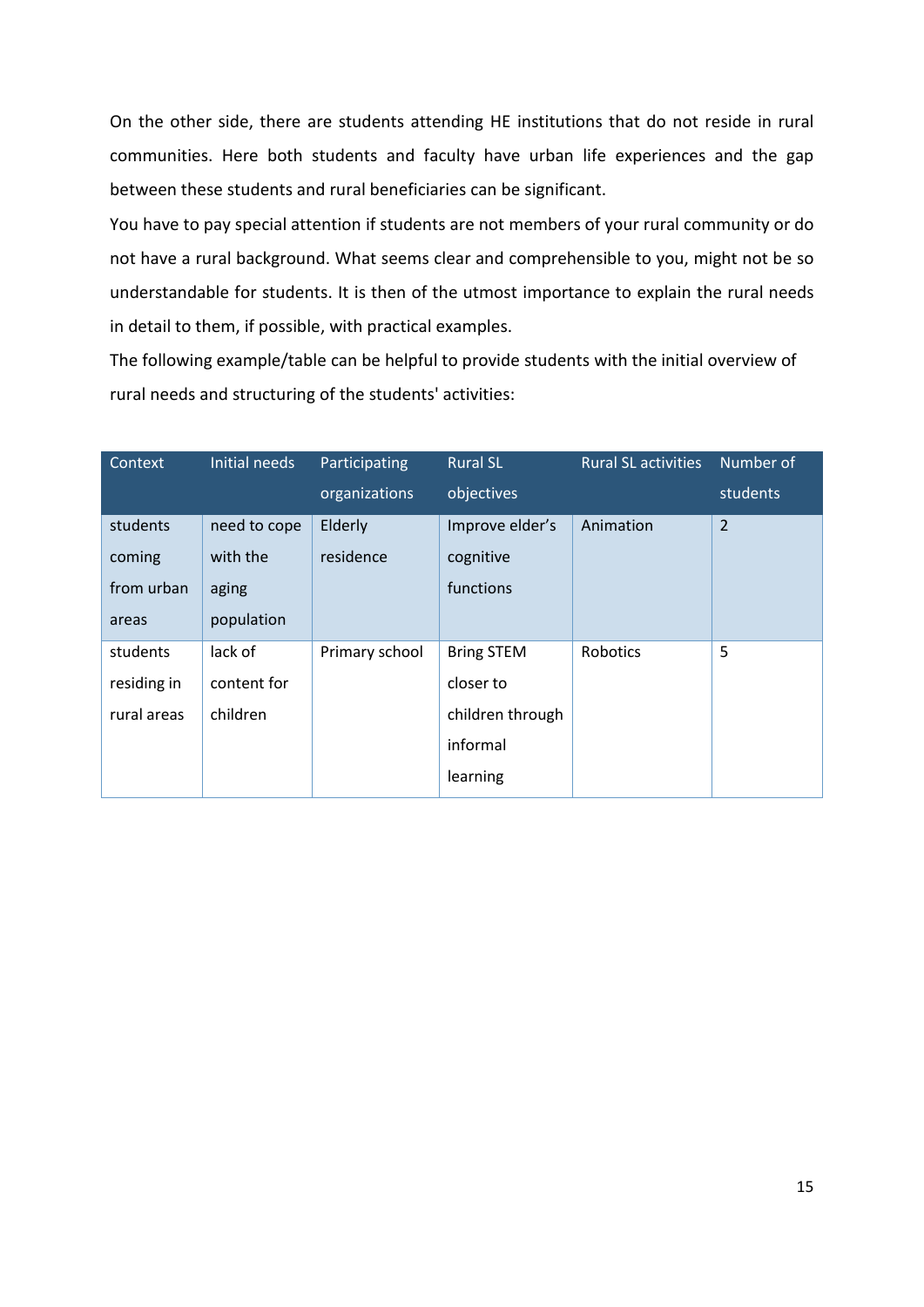In the Netherlands, the Rotterdam School of Management (RSM) of the Erasmus University has taught a minor course *Learning by Doing: Consulting Social Entrepreneurs* from 2019 to November 2019. In this minor, students have formed teams to consult small social organizations on tackling contemporary challenges. One of their rural partners (these social organizations) was Stichting Schutsluis Alblasserdam (SSA).

•SSA's aim is to obtain support for the reconstruction of a demolished water lock in Alblasserdam. SSA is serving a community that consists of water heritage, built environment, watersports, tourism, ecology and biodiversity stakeholders / beneficiaries.

•SSA has asked RSM to let students study the legitimacy of the aim for the lock reconstruction and advice SSA the way forward.

•Four students attending the minor advised SSA on the basis of their theoretical research and conversations with stakeholders / beneficiaries.

•Students' advice was to change the organizational form to an association instead of a foundation with members as this could help to obtain support and create more visibility in society in general and more specific for certain stakeholders.

•The course was an interesting experience for students that are not from rural areas in the Netherlands, and even more for the ones that are from different countries, as the Dutch system is very different from the systems in other countries. For SSA it was beneficial to work with students and become more knowledgeable about academic theories and literature. It was a real win-win situation.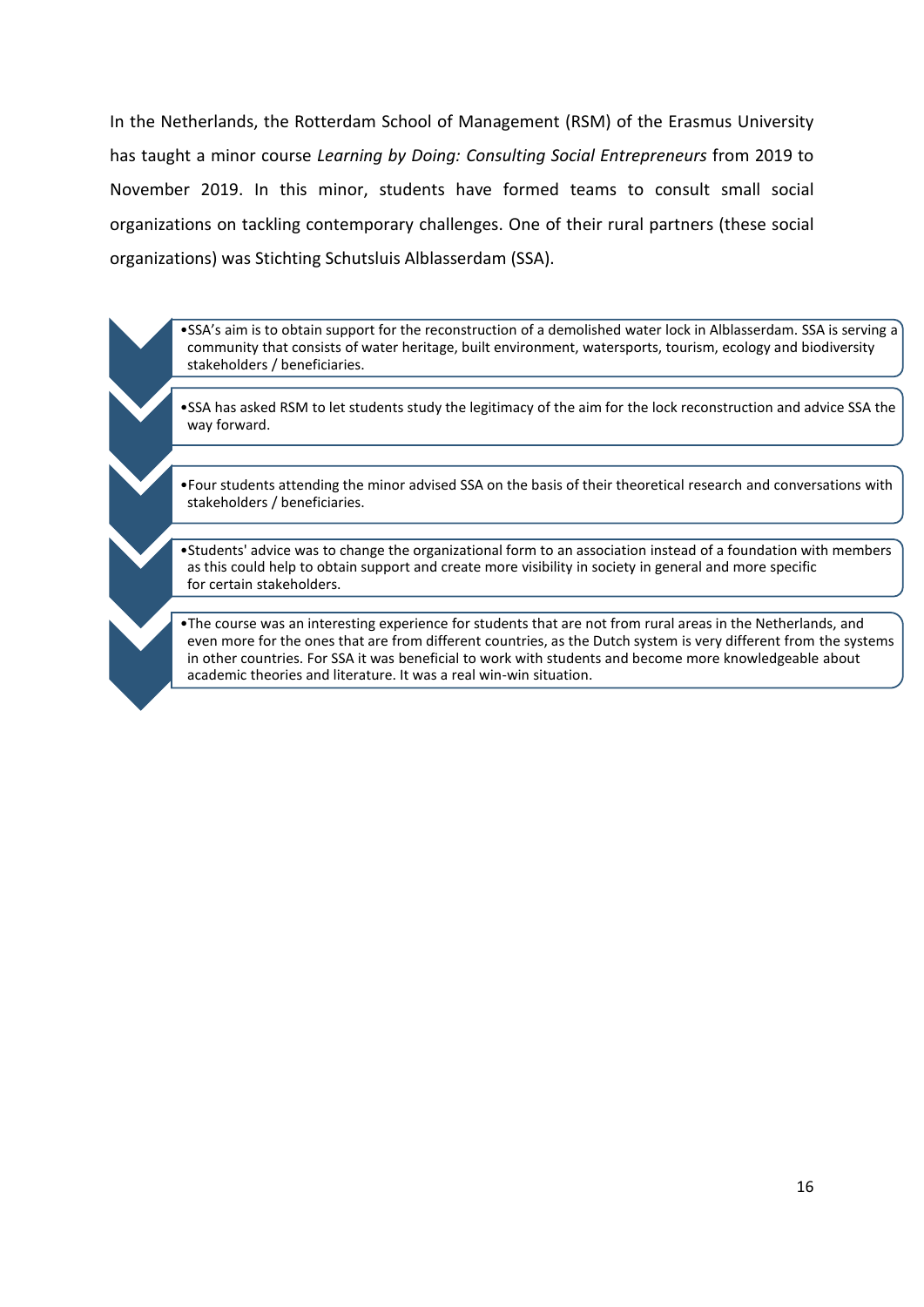### <span id="page-16-0"></span>**Student orientation**

 $\overline{a}$ 

As mentioned before, it is important to clearly define rural needs. It is easier to have a discussion on student orientation when you exactly know which needs could be satisfied with the help of students. Secondly, it is important to have sufficient amount of information on students: what subject they are studying, are they from a rural area or not, what educational needs and competencies do they have, what kind of skills they need to have to engage in Service-Learning, etc.? You also have to define what your expectations are towards students and what students' expectations are regarding their rural Service-Learning or Social Entrepreneurship project.

The discussion of student orientation will be successful and your collaboration with students will give the expected results if this part is well prepared. You should remember that your goal is to facilitate learning experiences for students in rural community surroundings and let them work as freely and independently as possible.

The following are some suggestions provided by Susan Bender (2014) that you may want to include in student's orientation:<sup>3</sup>

| 1. | Rural<br>Community   | Inform students about your organization: What are your objectives?     |
|----|----------------------|------------------------------------------------------------------------|
|    | Partner Information  | Who do you serve? What are your services/activities? What are the      |
|    |                      | local demographics? How are you financed/funded? What is your          |
|    |                      | mission? What is your philosophy?                                      |
| 2. | <b>Staff</b>         | Who is your staff and what are their positions? Is there any jargon or |
|    |                      | language generally used by staff that students would want to know?     |
| 3. | Provide<br>a List of | List people/agencies that will be useful for students in doing their   |
|    | Contacts/Numbers     | work.                                                                  |
| 4. | Responsibilities     | What is expected from students? Describe the role students play in     |
|    |                      | your organization. How will students' performance be appraised?        |
| 5. | Policies             | Sign-in/out, dress code, office rules.                                 |
| 6. | <b>Training</b>      | If any training is needed, what kind and when?                         |

<sup>&</sup>lt;sup>3</sup> <http://ccncce.org/wp-content/uploads/2014/06/ServiceLearningCommunityManual.pdf>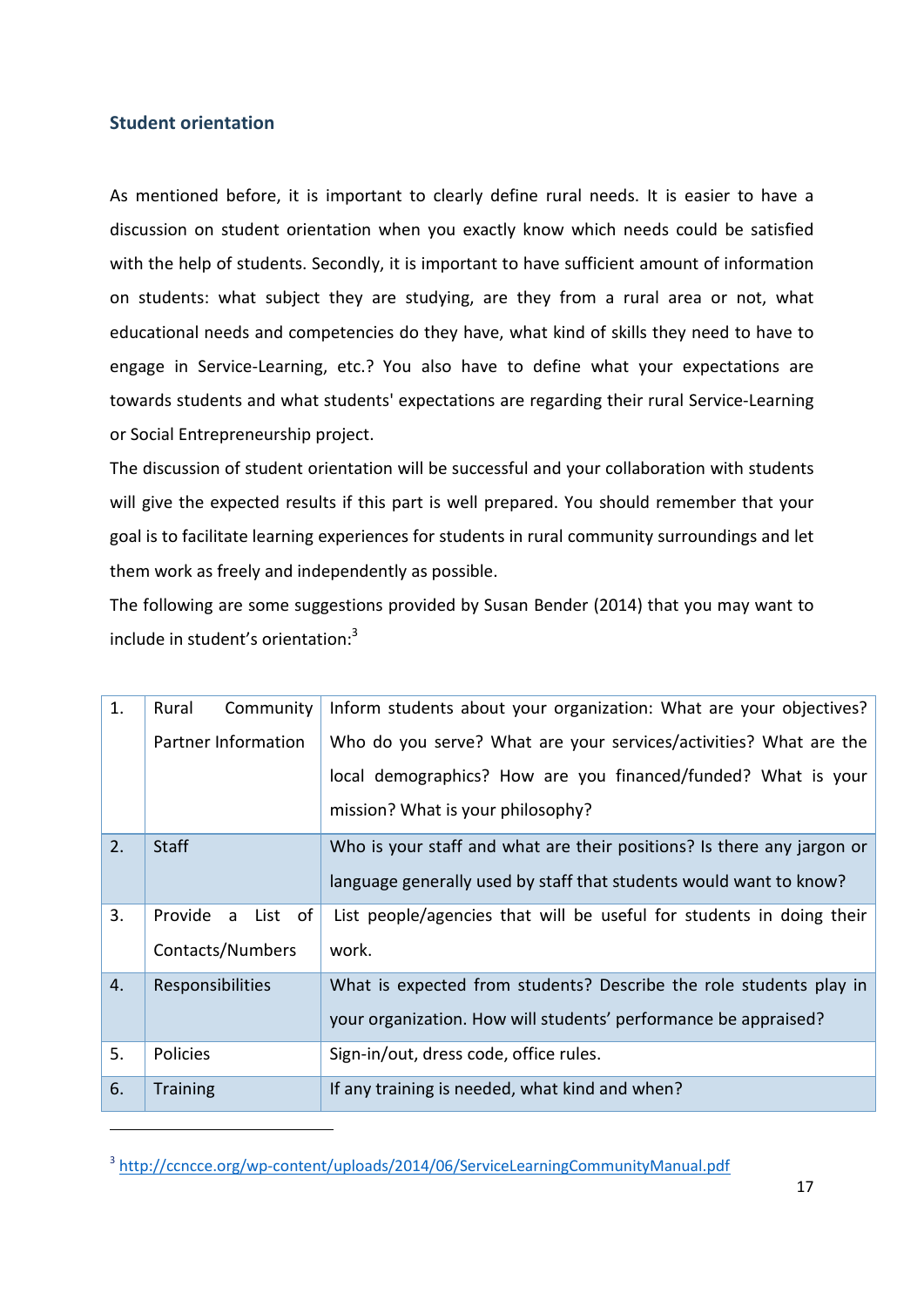| 7.  | <b>Final Product</b> | What is the final goal to be reached and the final product to be          |
|-----|----------------------|---------------------------------------------------------------------------|
|     |                      | created by students by the end of service?                                |
| 8.  | Scheduling           | What are your organization's hours of operation? When should              |
|     |                      | students complete their service? When will you meet with students         |
|     |                      | the semester to review the work they have done<br>during                  |
|     |                      | independently?                                                            |
| 9.  | Mentoring            | All rural Service-Learning or Social Entrepreneurship students must       |
|     |                      | have a contact person at the rural community site who will mentor         |
|     |                      | them. The amount of time each student will need mentoring depends         |
|     |                      | on the project or service activity. Students may be allowed to work       |
|     |                      | independently without specific activities assigned at each visit. In that |
|     |                      | case, supervision time can be more effectively used for questions and     |
|     |                      | feedback. If the assigned site mentor will not be available for any       |
|     |                      | reason, please make sure the student has another site representative      |
|     |                      | available if needed. Additionally, throughout the assignment, the site    |
|     |                      | mentor should help the student interpret the experience he/she is         |
|     |                      | gaining and the work of the organization and others. It is important to   |
|     |                      | remember that students are not volunteers. Students need to meet          |
|     |                      | rural community needs, but they are also using this experience to         |
|     |                      | enhance their learning of the academic course material. Students are      |
|     |                      | receiving academic credit for learning through their service efforts.     |
|     |                      | Your assistance is needed to help students to reflect on what their       |
|     |                      | experience means to them and how it relates to their coursework and       |
|     |                      | that assistance is very valuable.                                         |
| 10. | Sign-In Procedure    | Students might be required to have a sign-in time log completed every     |
|     |                      | time they come to your organization. Students might ask their rural       |
|     |                      | site mentor or someone from your organization to initial their time log   |
|     |                      | during each visit.                                                        |
| 11. | Identification       | You can ask students to have their HE institution identification          |
|     |                      | available.                                                                |
| 12. | Modeling             | The rural site mentors become part of the student's image of what it      |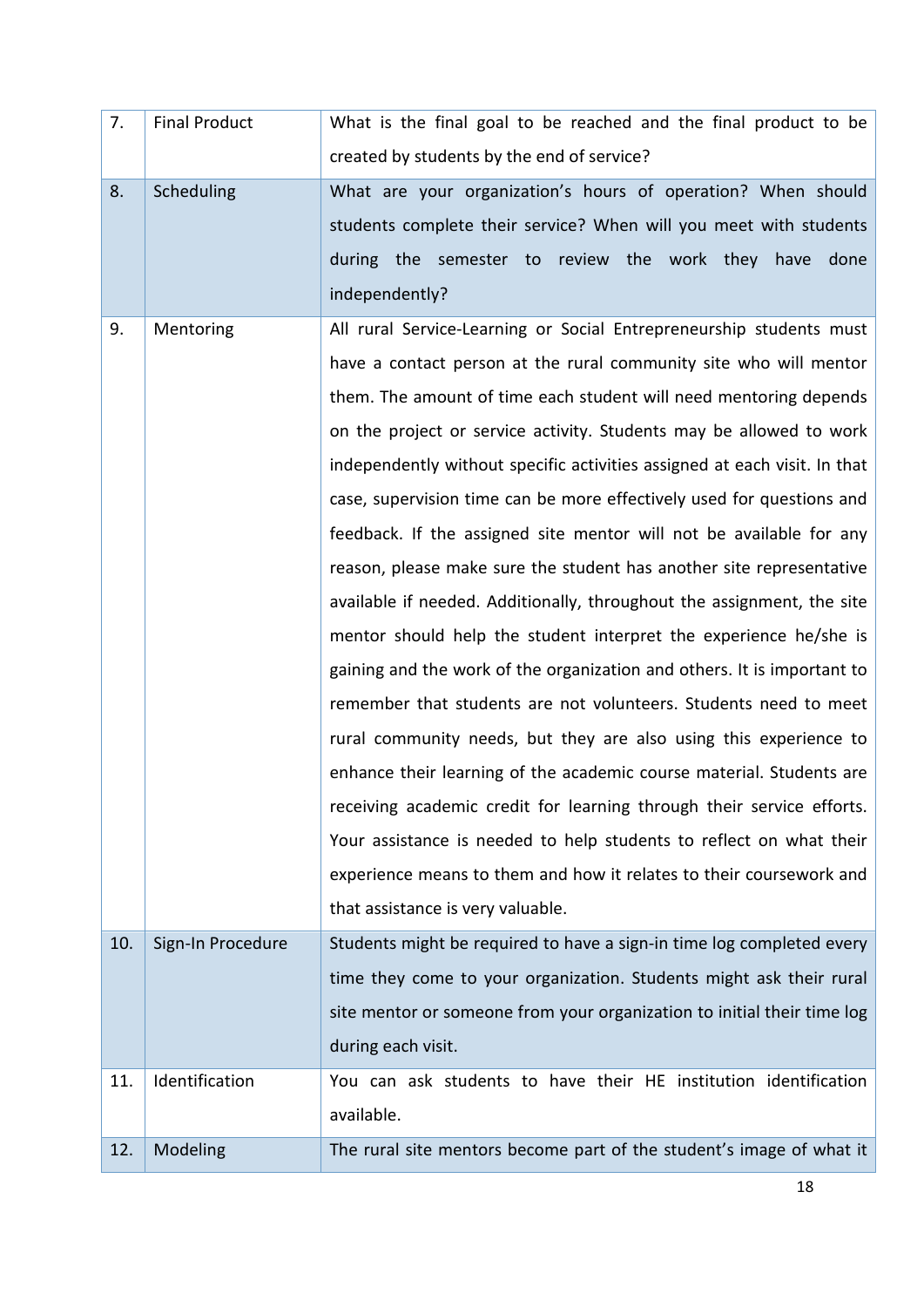|     |               | means to be a professional. Often the interpersonal relations that<br>develop between a rural mentor and a student are among the most |  |  |
|-----|---------------|---------------------------------------------------------------------------------------------------------------------------------------|--|--|
|     |               | significant parts of the student's experience. Taking an interest in the                                                              |  |  |
|     |               |                                                                                                                                       |  |  |
|     |               | student, his/her activities, and sharing feelings and interests beyond                                                                |  |  |
|     |               |                                                                                                                                       |  |  |
|     |               | the work situation can be very helpful.                                                                                               |  |  |
| 13. | Student       | Your rural Service-Learning or Social Entrepreneurship students may                                                                   |  |  |
|     | Documentation | ask you to verify service hours spent at your organization. If a student                                                              |  |  |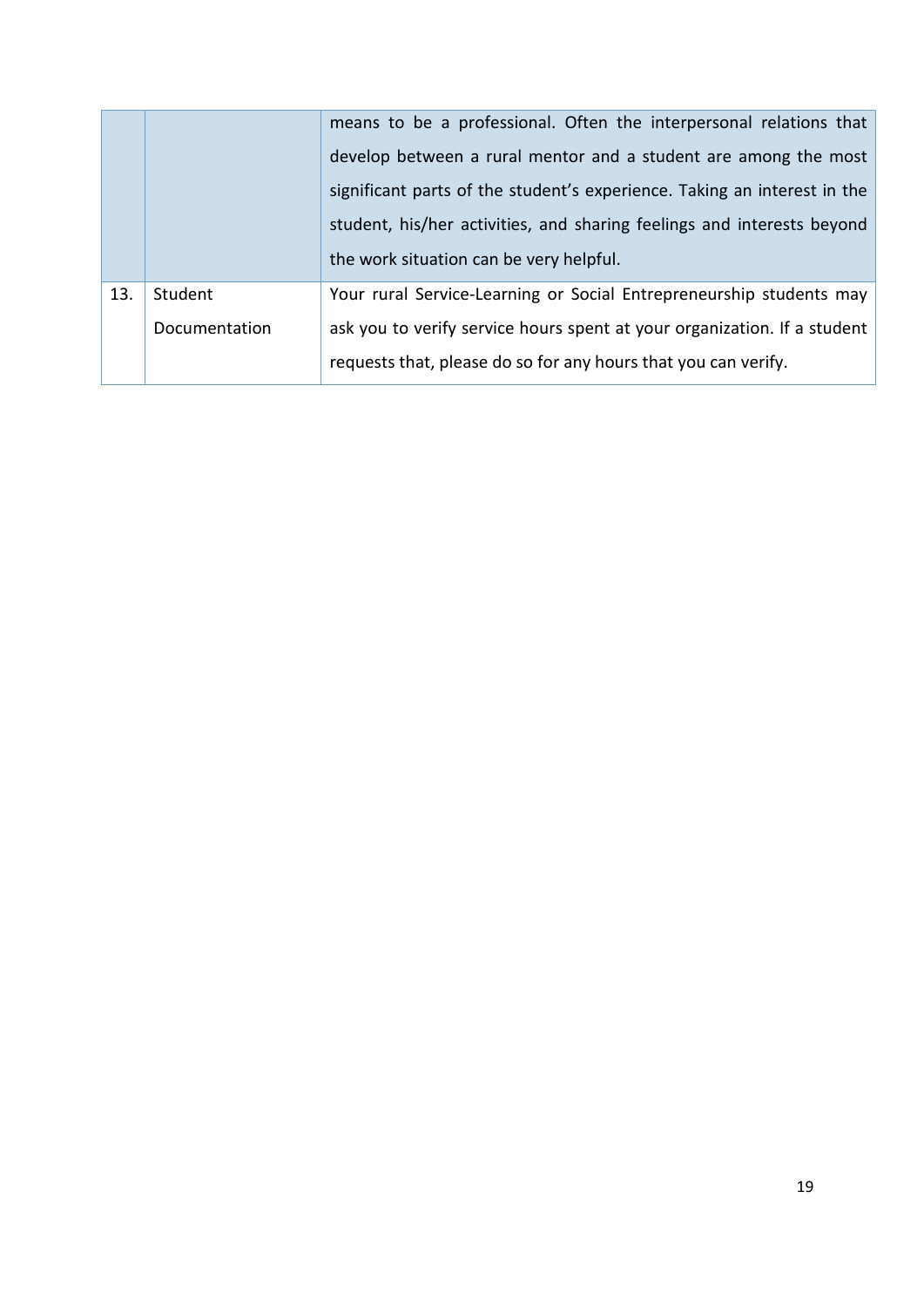### <span id="page-19-0"></span>**Well-coordinated communication**

The collaboration will only be successful if communication between you, students, and teachers is well coordinated. It means that you should designate a mentor in your organization that works with students during the semester while completing their tasks.

HE institutions also designate supervisors for Service-Learning or Social Entrepreneurship students. You should communicate with these HE institutions' supervisors about the arising issues of Service-Learning or Social Entrepreneurship. According to R.Schramm (2016), HE institutions' supervisor's role is to work with the community partner to define the project and put together the team of students to carry out the project.

It is recommended to have an activity plan on communication.

Also, it is important to have at least one "live" conversation among the rural mentor, HEI supervisors, and students.

It is recommended for each partner to use the following chart created by Duncan & Kopperud (2007) to prepare for an initial meeting.

|                                             | <b>Student</b> |  |
|---------------------------------------------|----------------|--|
| <b>Learning Objectives</b>                  |                |  |
| <b>Skills</b>                               |                |  |
| <b>Talents</b>                              |                |  |
| <b>Interests</b>                            |                |  |
| <b>Experience</b>                           |                |  |
| <b>Rural Community Partner</b>              |                |  |
| <b>Mission</b>                              |                |  |
| <b>Skills of Staff</b>                      |                |  |
| <b>Members/Volunteers</b>                   |                |  |
| <b>Skills/Talents</b><br>of<br><b>Rural</b> |                |  |
| <b>Beneficiaries</b>                        |                |  |
| <b>Interests of the Organization</b>        |                |  |
| The experience we can provide               |                |  |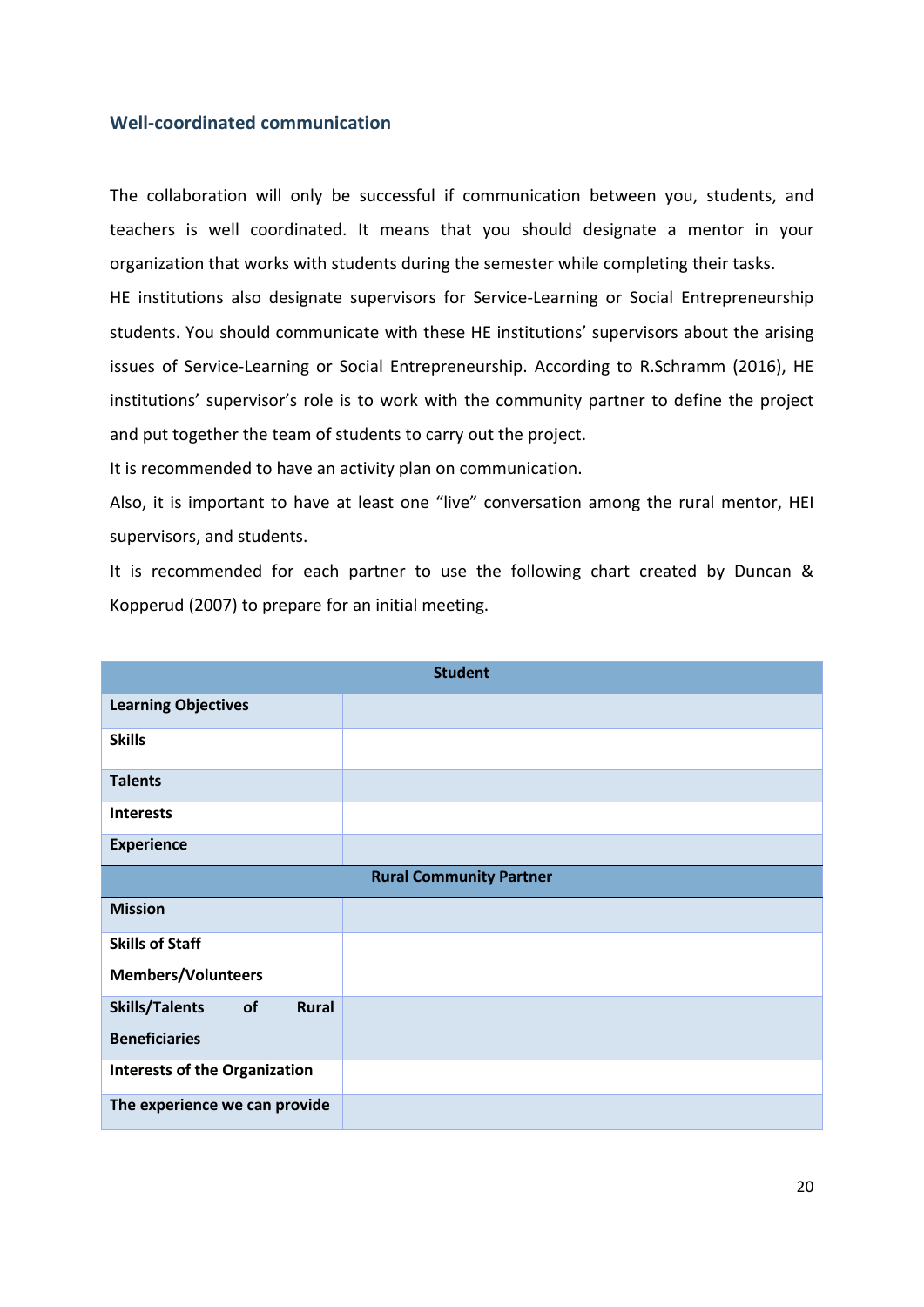*The following graph illustrates the well-coordinated communication implemented in the rural Service-Learning course in Spain. Students of the Autonomous University of Madrid (UAM) did their Service-Learning in the municipal toy libraries of rural municipalities belonging to Local Action Group GALSINMA.*

> Communication of the LAG with the rural community (Town Hall representatives)

Communication between supervisor and students

The success of SL implementation in the area has been largely due to the excellent communication and coordination between the University and the LAG

> Communication between the LAG and the University (after having obtained all the information from the municipalities)

Communication between the representative of the Town Hall in turn with the coordinator/supervi sor of the toy library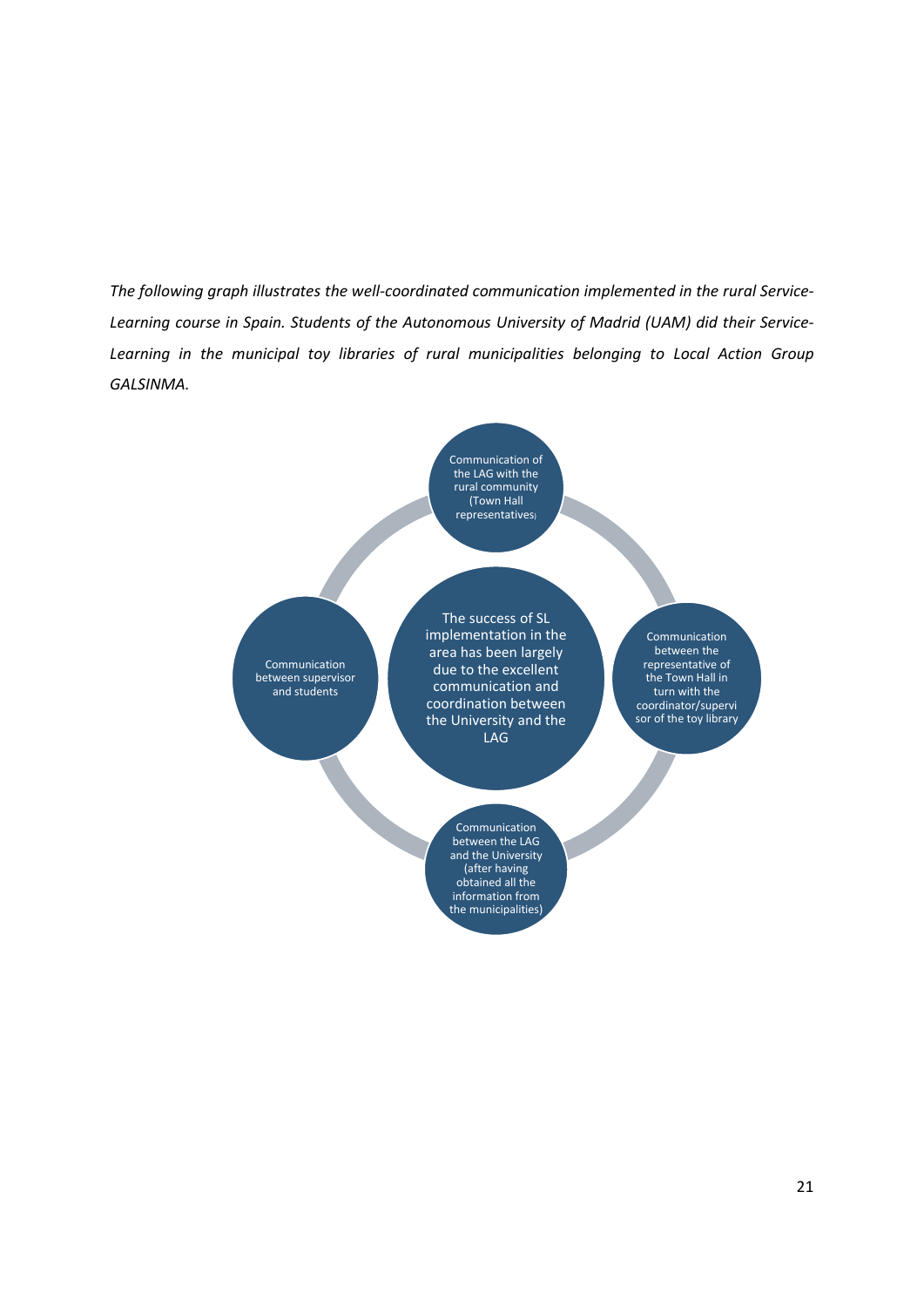### <span id="page-21-0"></span>**How to deal with the clarification of responsibilities and risk management issues?**

As it was mentioned before, community partners should have a mentor for arising issues during the Service-Learning or Social Entrepreneurship activity. The main task for the mentor is to clarify responsibilities and risk management issues. It is recommended to talk about all issues related to students' service. Students should be provided with information about the location of the community partner, the office/workspace for them to use, the number of hours of support you can provide them with, local working conditions, the ways to reach your organization (e.g. by public transport or by car). Community partners should take into consideration that some students can only work part-time on the Service-Learning or Social Entrepreneurship project. It is also important to emphasize that students' service in a rural community organization must meet the requirements of the national law. You have to pay special attention to the requirements of social insurance, labor law, volunteering, etc.

It is important to emphasize that rural Service-Learning and Social Entrepreneurship projects do not represent internship or volunteering, although students can help rural community partners to a great extent.

A key role of the rural community partner is to make links to three aspects of rural Service-Learning and Social Entrepreneurship - community needs, HE institutions' requirements, and an educational environment for students.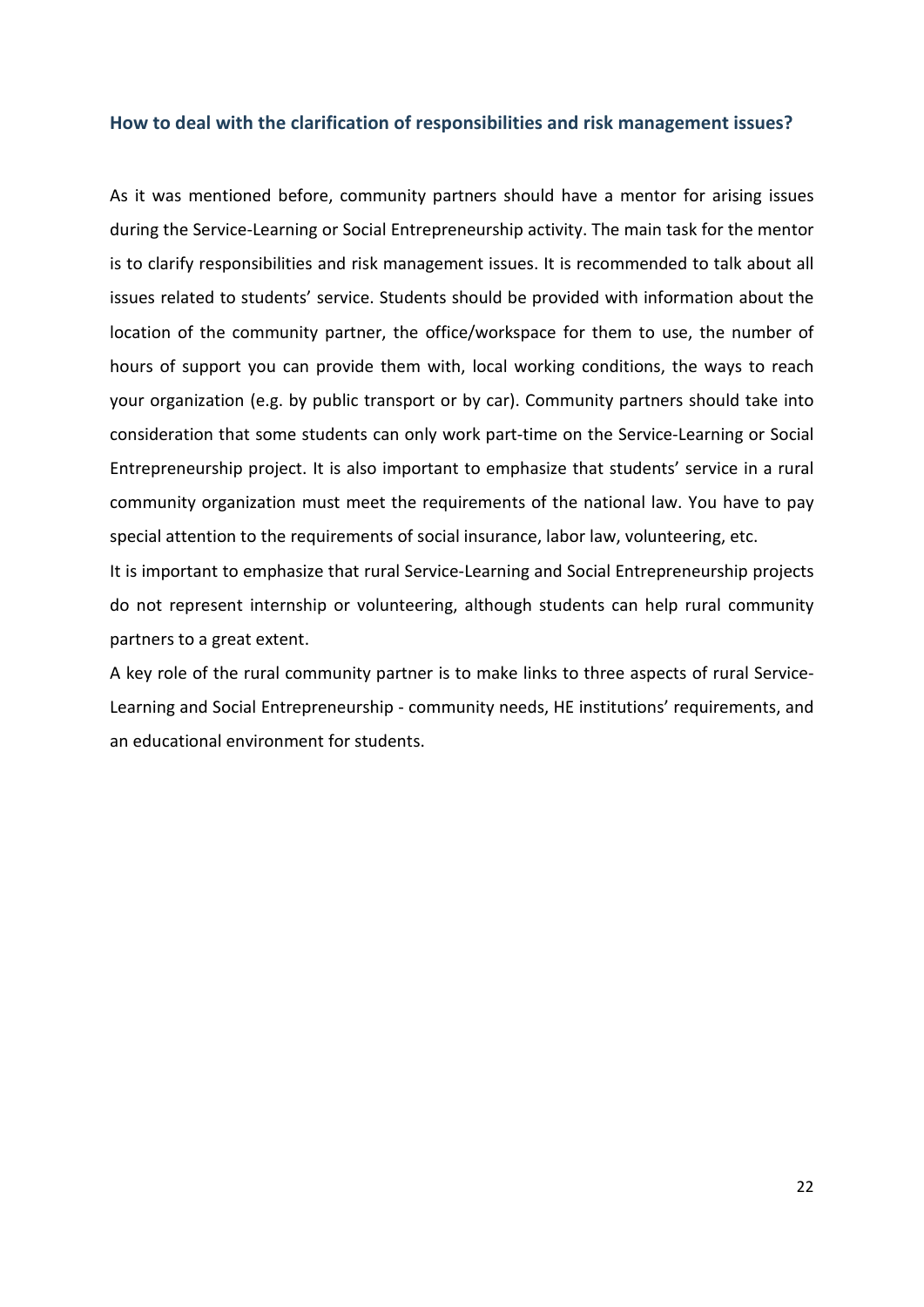The following table, according to the Community Partner Guide to Service-Learning (2016) by the University of Vermont, can help to clarify the responsibilities of rural organization and risk management issues.

**Provide students with adequate training for assigned tasks:**

- Set appropriate tasks
- Be realistic about the time commitment and student expectations
- Be visible and available as a mentor for students

**Provide a safe work environment and reasonable hours for students to perform their service:**

- Transport information
- Workspace
- Work schedule and flexibility
- Staff, beneficiaries, and other workers
- Contact information in case of questions or concerns
- Office protocol and norms

**Provide students orientation and explain to them your mission and goals, enabling** 

**them to better understand their role:**

- Mission and goals
- The function of your organization and individual roles

### **Provide ongoing feedback:**

- Communicate, evaluate and reflect
- Say "thank you" to students for their work

It is recommended to have a Memorandum of Agreement/Understanding between a rural community organization and HE institution. You can find the suggested example in Appendix No. 1.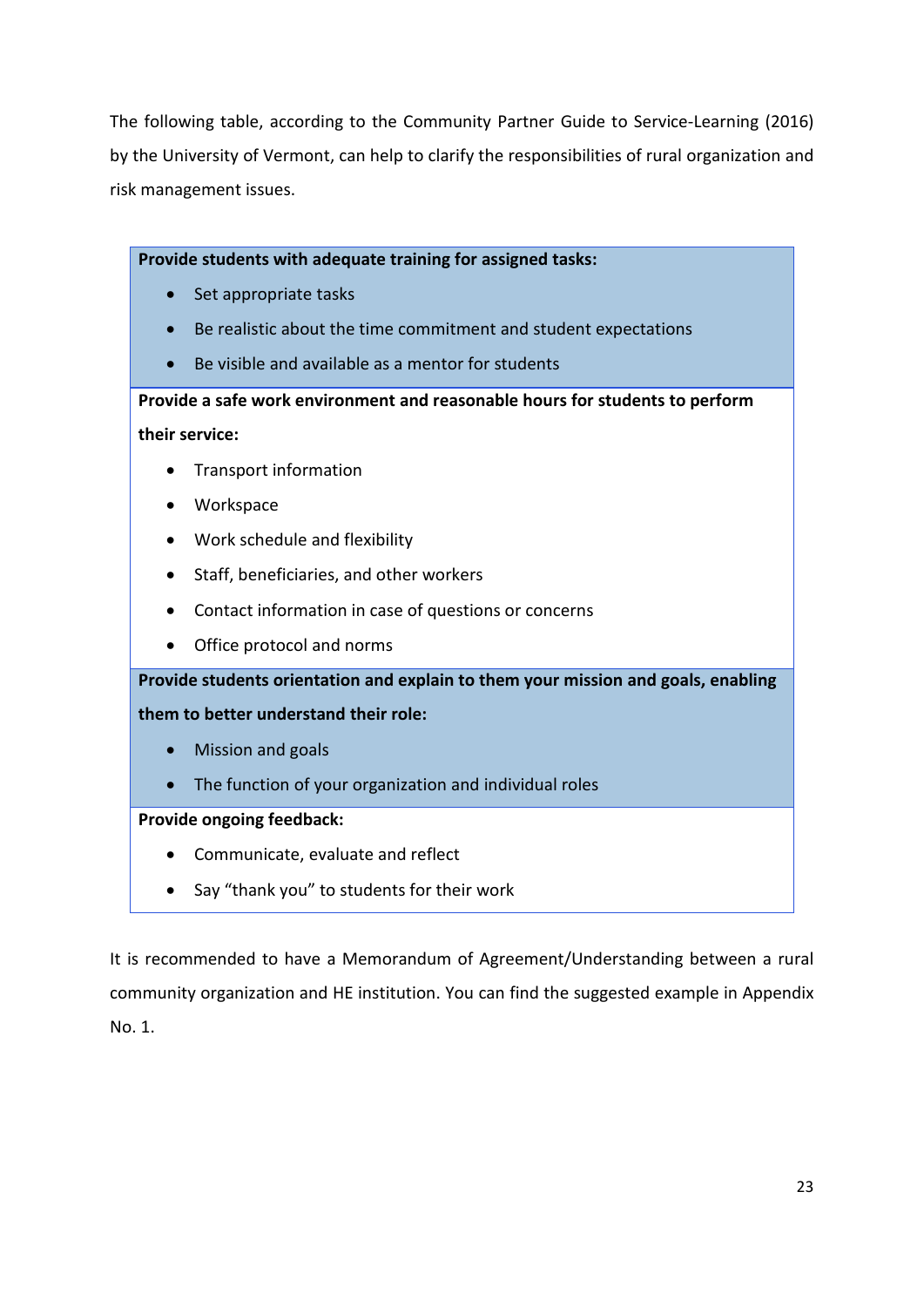*The following figure describes issues that the Local Action Group GALSINMA and the UAM (Spain) were facing while planning their rural Service-Learning project. These findings can be useful to have in mind to prevent risks from becoming issues while preparing for rural Service-Learning and Social Entrepreneurship project implementation.*

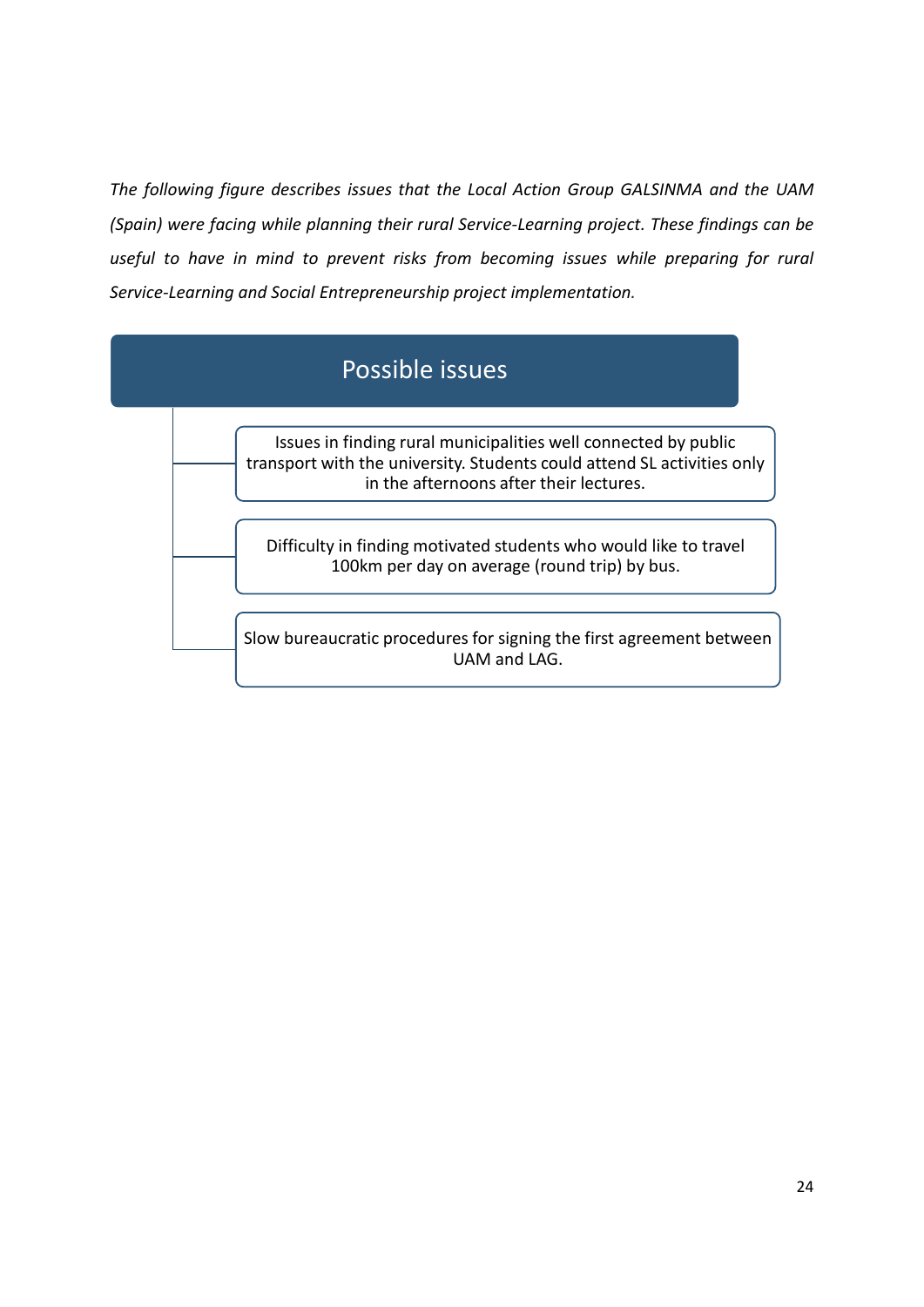#### <span id="page-24-0"></span>**How to explain the organization's mission and goals to students?**

The mission and goals of the organization describe the end-point toward which activities are aimed. In most cases, students are likely to become familiar with the goals of your organization when choosing it. It is important for them that the activities of the chosen organization are related to their academic rural Service-Learning or Social Entrepreneurship studies. The chosen organizations should help students to perform activities that address real community needs.

Our recommendation is to discuss issues related to the organization's mission and goals with students in the first meeting. You should know how students understand the goals of your organization. Is their perception the same as yours regarding the mission and goals? Students working at the rural community partner organization should reflect its mission and goals, and this reflection should be important to the organization. As Schramm (2016) points out, the project needs to be important to the organization and of a type and scale that is appropriate for student teams. There also needs to be a good "fit" between the project and the team. These aspects guarantee sufficient involvement of both sides to rural Service-Learning or Social Entrepreneurship project. The best results are achieved when individual student skills (e.g. writing, interviewing, photographing, ICT skills, etc.) and knowledge (e.g. law, business, economics, psychology, sociology, education, environment, agriculture, etc.) reflect rural community partners' needs.

The Service-Learning or Social Entrepreneurship project may take many forms. According to Schramm (2016), students may perform indirect service - gathering information, doing analysis, and making recommendations about a problem or topic of interest to the organization. This can include evaluations with students examining a past or on-going program or activity to assess its effectiveness or efficiency. Students may also perform direct service, helping an organization put a program or procedure or operation in place, getting something started, or helping make an existing program run better.

25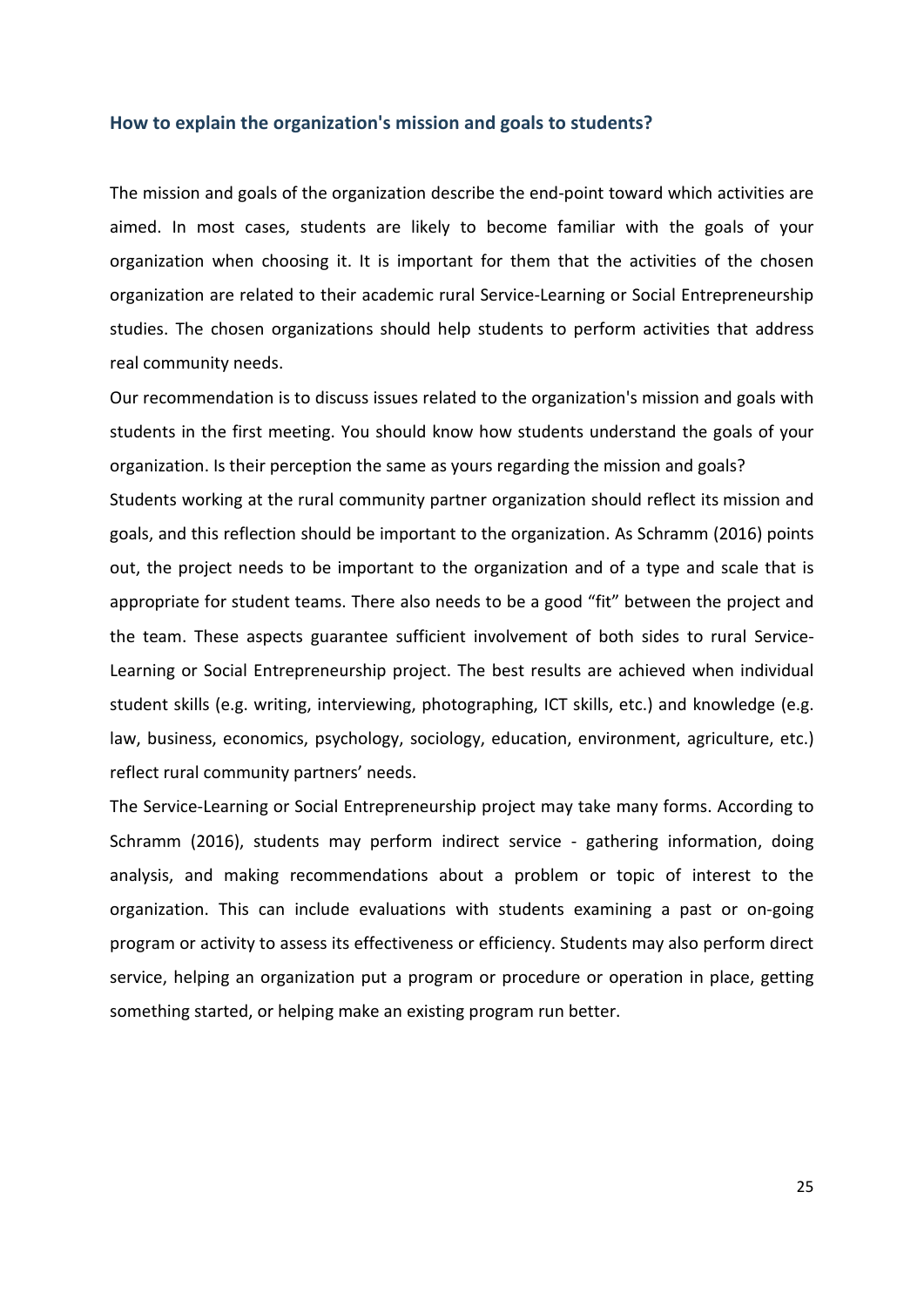## <span id="page-25-0"></span>**How to assist in developing opportunities for rural Service-Learning or Social Entrepreneurship activities?**

The assistance of a designated mentor from your organization for students during the Service-Learning or Social Entrepreneurship project is significant. Only competent assistance creates satisfying collaboration in rural Service-Learning or Social Entrepreneurship activities that build on students' knowledge and skills.

You should know that in this case student learning is not only about the content, but also about the process. This active process develops students' autonomy and their ability to apply their learning, it develops the necessary knowledge and skills needed to foster changes in rural communities.

To develop solutions for challenging rural issues, as well as product and process innovation, a mentor should constantly communicate with students and help them as soon as possible if they are facing problems related to the service for your organization.



*Tips for Building and Maintaining an Effective Partnership,* according to Community Partner

Guide to Service-Learning (2016) by University of Vermont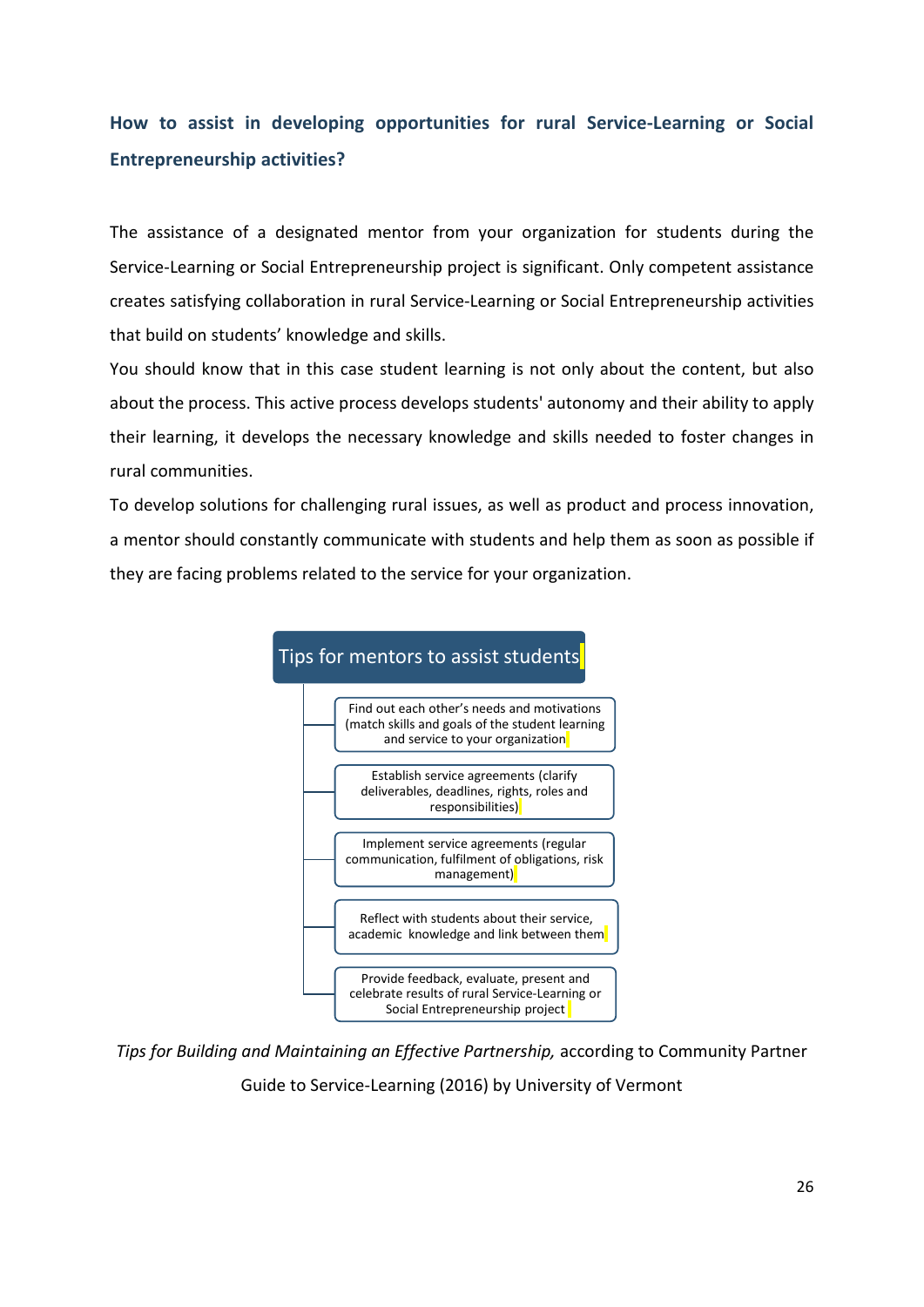## <span id="page-26-0"></span>**How a rural partner can facilitate student reflection on their rural Service-Learning or Social Entrepreneurship experience?**

According to Service-Learning Toolkit (2015) developed by Michigan State University, reflection is a very important part of rural Service-Learning and Social Entrepreneurship which enables connections between community engagement activities and classroom learning. Student participation in rural Service-Learning or rural Social Entrepreneurship activities is an active process. The reflection has a significant value for students and HE institutions.

According to Bringle & Hatcher (1999), "*Reflection activities provide the bridge between community service activities and the educational content of the course. Reflection activities direct the student's attention to new interpretations of events and provide a means through which the community service can be studied and interpreted".*



### **The student reflection has three main steps (Clayton and Day, 2003):**

In the first step, **Description**, students should create mindful and attentive descriptions of their rural Service-Learning or rural Social Entrepreneurship project. In the second step, **Analysis**, they analyze their experience identifying the links between the learning objectives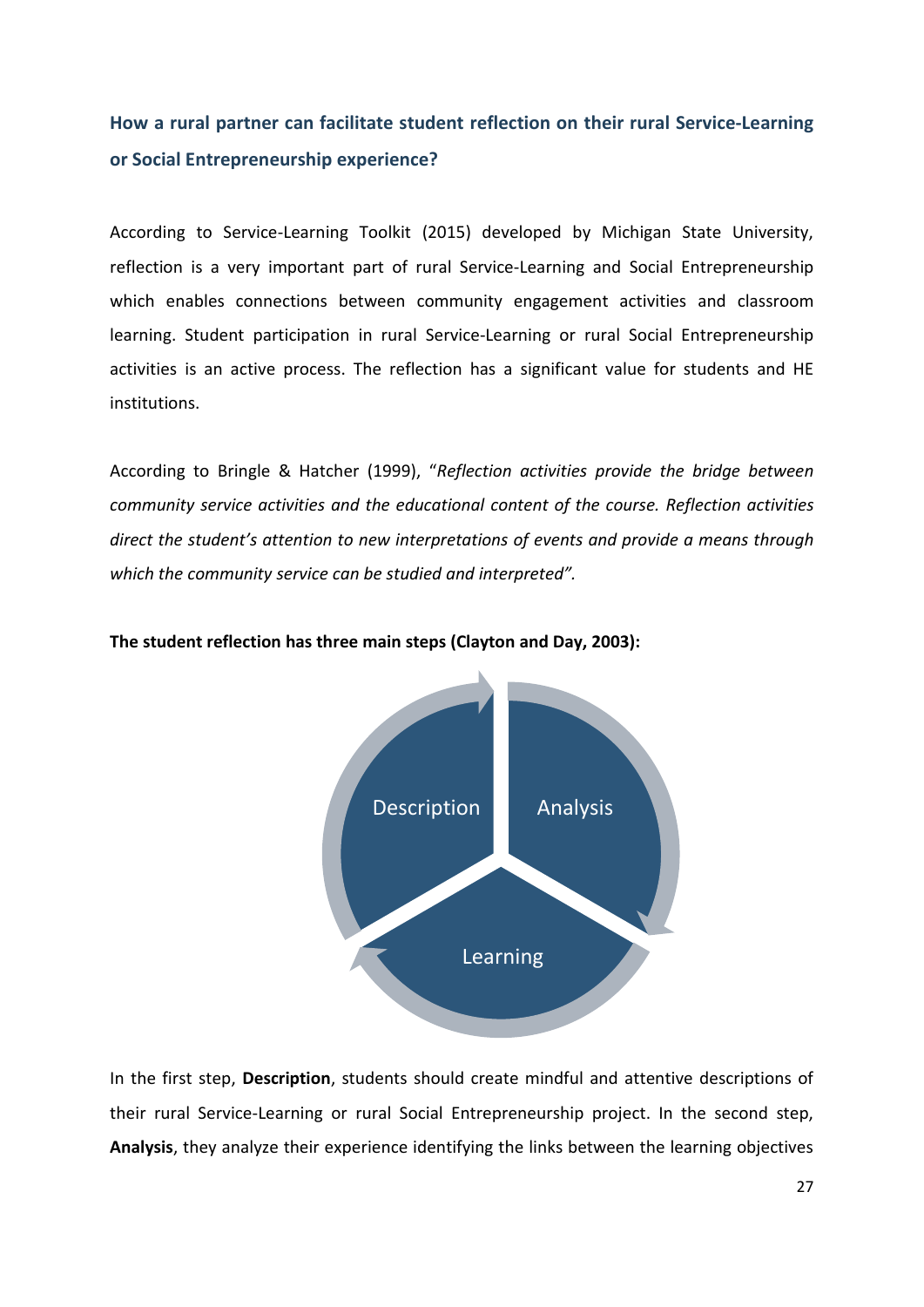and objectives of the service they perform, which allows them to make meaning out of their project. In the final step, **Learning**, they transform their experience into applicable learning.

### **The main principle of the reflection is unbiasedness**. What does that mean?

Students should unbiasedly describe their experience during the rural Service-Learning or rural Social Entrepreneurship project. Furthermore, their reflection should be goal-oriented and they need to analyze the impact that their experience made to their personal growth, civic engagement, and academic enhancement. The last step of the reflection is to summarise what and how did they learn, how important is their new knowledge, etc.

## *These are reflections of rural partners (AJD) in the project from Portugal "Steps for a Better Society" (a collaboration between IPVC and AJD):*

*I think it is extremely important to talk about the impact that the RURASL project has had on our community, namely this specific activity. The cultural reality and tradition of each place as well as the way we treat them has a very important role in our society. What we can and can not do with all the past testimonies, influences the continuity and how this community can grow. It is extremely important to speak about the impact that this activity had on the AJD that is immersed in the community, which goes far beyond the historical and social reality. That impact passes through the material and immaterial values of AJD. The project has empowered people who were probably unaware of these AJD detailed stories in space and time, helping them to understand a little more about the history of this community and this region.*

#### *Jerusa Lopes (project technician at AJD)*

*The work that was carried out here was very important. It also had a very important impact on our children and young people, since they are the ones who visit our premises here. And above all, having put the children in contact with these students who came to do this activity, was very important, because they made it possible for children to idealize the whole issue of culture and values and their social identity here in this community.*

*Angélica Neves (socio-cultural animation technician at AJD)*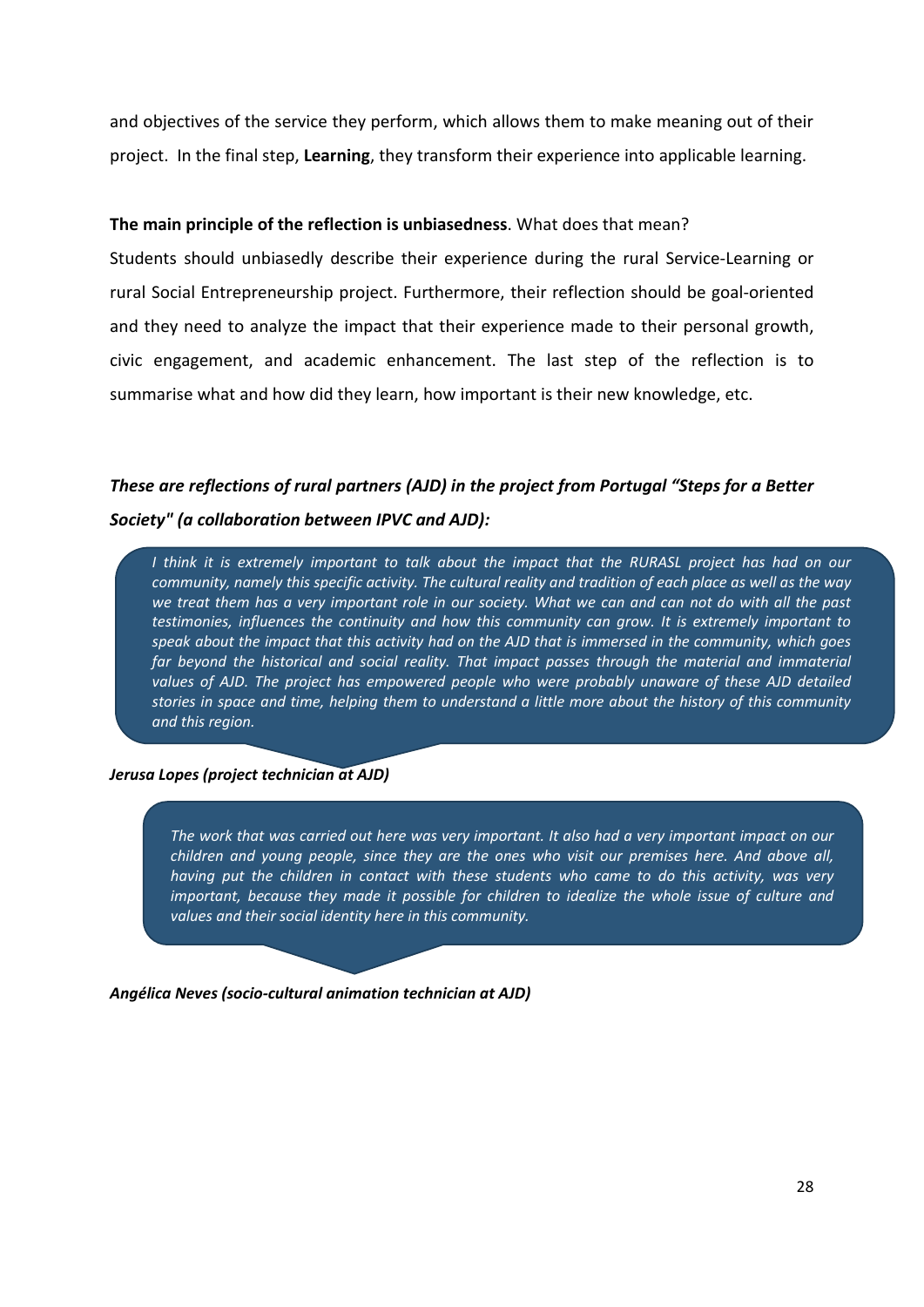*These are reflections of students in the project from Portugal "Steps for a Better Society":*

*I believe that the benefit of this project, of Service-Learning, was the out of the box experience. We belong to a generation that is used to attend classes in the classroom. Therefore, I think this context was beneficial for everyone.*

*Student 1 of the Higher School of Education – Polytechnic Institute of Viana do Castelo*

*One of the important experiences to mention is the class taught as part of the subject "Theories and Practices of Visual and Performative Arts" in which students of the Higher School of Education of the Polytechnic Institute of Viana do Castelo received a visit from one of the members of the Association's governing bodies. In that class, students learned about specific elements of Deão, such as the caroça or croça, cradle, hood, and other elements of the parish, such as palmitos and candles. Service-Learning made students feel closer to their community and understand their own identity, as AJD would say… "Faz-se caminho ao andar" (You make the path as you go).*

*Student 2 of the Higher School of Education – Polytechnic Institute of Viana do Castelo*

*I think the most difficult thing was trying to reconcile the whole story on paper. Going from paper to*  wall was hard but it all went well. At first, it may seem that it is something very hard and *complicated, but in the end all that effort was worth it. Go for it, because in the end, it is worth it.*

#### *Student 3 of the Higher School of Education – Polytechnic Institute of Viana do Castelo*

*Enjoy it! If you participate in a Service-Learning project you will have contact with many people, many communities, which in my case were children and I loved it.*

#### *Student 4 of the Higher School of Education – Polytechnic Institute of Viana do Castelo*

*Each group had a theme and had to transfer the assigned theme to the wall. Through drawing, each group was able to draw typical things, such as "caroças", party arches, their traditions, and legends. We had direct contact with the people of Deão. School children came to help us and also contributed to the project with their creativity to paint both the container and the wall. Enjoy the time! The work itself is magnificent! You will love to participate, to paint, to have the most fun!*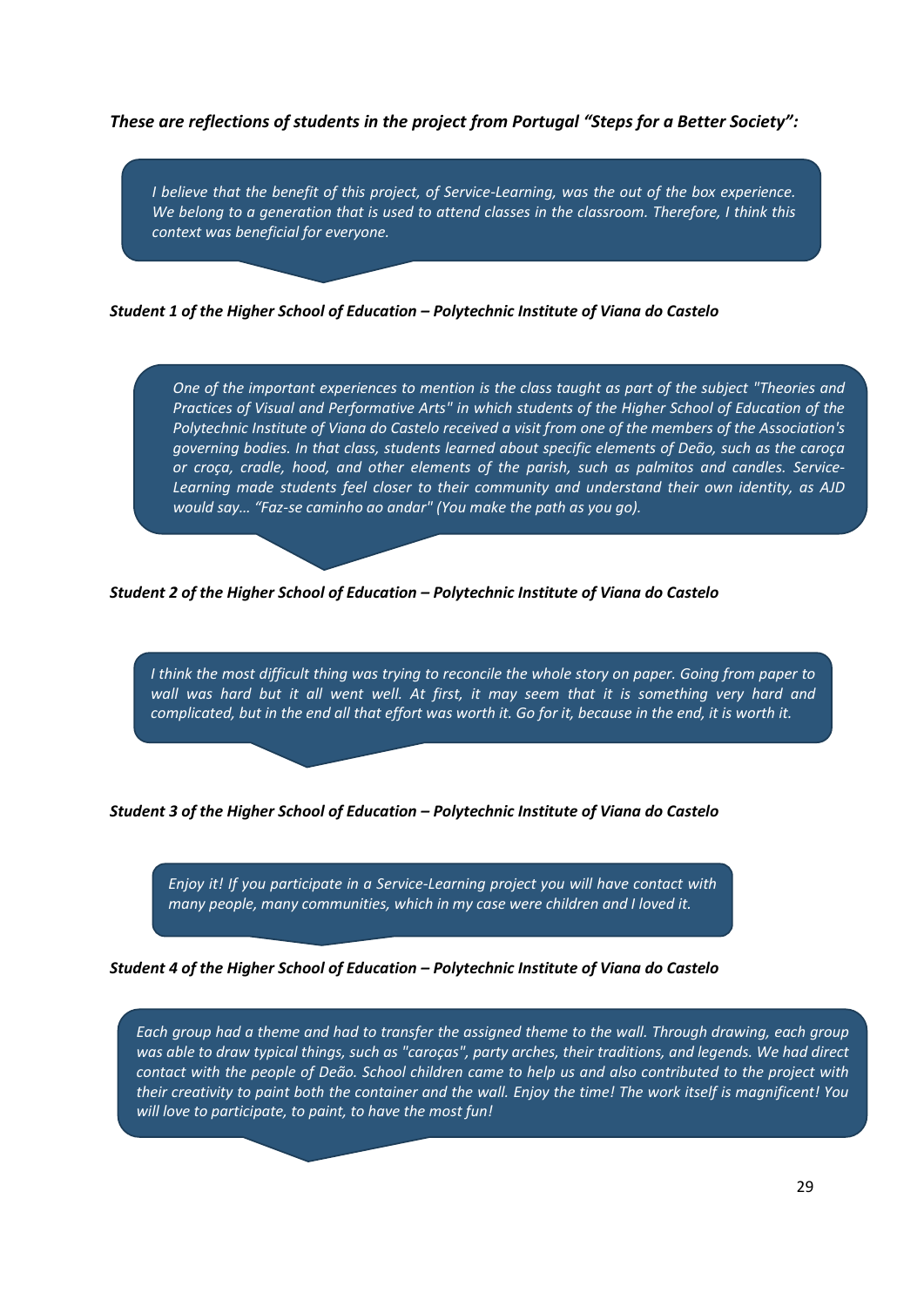#### *Student 5 of the Higher School of Education – Polytechnic Institute of Viana do Castelo*

Finally, here we provide two examples of formats of reflexive journals that students might use to document their reflection and learning.

Rural community organizations are usually not required to create or evaluate student reflection activities, but they can facilitate student reflection on their rural Service-Learning or Social Entrepreneurship experiences and their learning if they encourage students to produce their reflexive journals and if they understand the importance of reflection. The example is provided by RURASL partner Vytautas Magnus University (VMU) from Lithuania.

The reflexive journal

he reflexive journa

After every visit to the community, students write the date of their visit to the communinity in their journal and describe the content of activities performed (participation in events, conversations, meetings, other social, intellectual and physical activities, etc.) and indicate the duration of activities.

Students are invited to reflect on what they learned, knowledge, skills, and experiences they gained and how it is connected to their studies and academic subject.

This reflective activity represent means to create connections between community engagement activities and classroom learning. The reflexive journal is submitted to the teacher at the end of the semester.

It contains a summative presentation of reflexive entries which are written by students after every visit in the community. The reflexive journal contains sections on analysis of personal, organizational and other problems faced and tackled in the communities, relation of service to university curriculum and study subject, reflection on connections between academic achievement, civic engagement, personal growth, and development, etc.

Students analyse **relation** between 'theory' they have been studying in their course and other academic subjects' through learning materials & resources and 'practice' (practical experience in the community and organization) they discovered during Service-Learning.

Students are encouraged to reveal contradictions between theory and practice they noticed and understood during their service in the community. Students are invited to reflect on whether they have been feeling comfortable in the community and to indicate which experiences were the most valuable.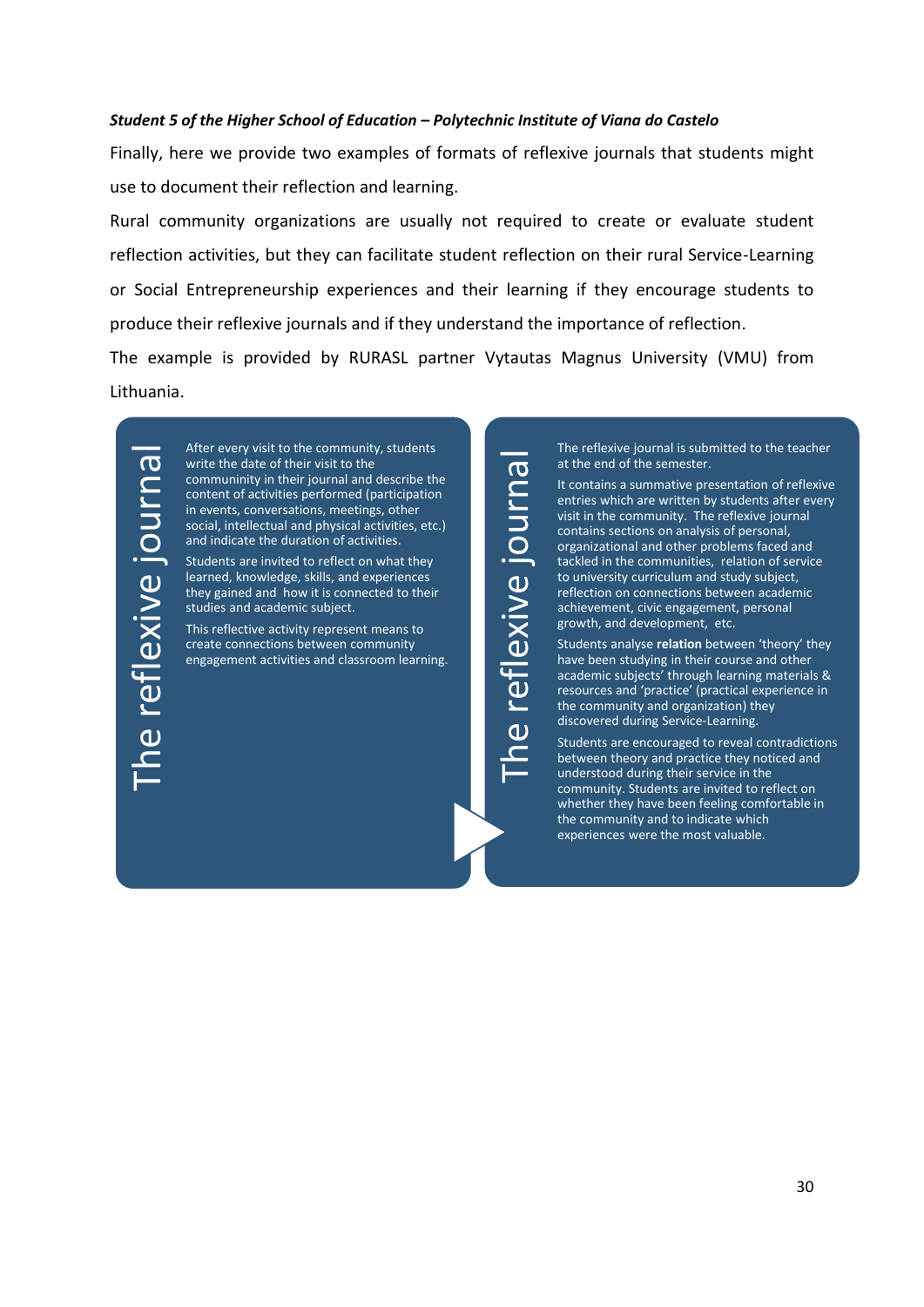#### <span id="page-30-0"></span>**How to participate in the evaluation process at the end of the course?**

Last but not least, rural Service-Learning and rural Social Entrepreneurship activities need to be evaluated. As it is written in the Community Partner Guide to Service-Learning (2016) by the University of Vermont, evaluation of a rural Service-Learning and rural Social Entrepreneurship experience is an essential element ensuring the on-going success of the partnership of students, community partners, and HE institutions. Evaluation can be implemented in many different forms: interviews, surveys, and questionnaires. The evaluation process usually involves the representatives of the HE institution, students, and rural community partners. When evaluating and assessing the partnership it is important to estimate how and if rural needs were met. Additionally, the evaluation process should include both internal and external aspects.

The external aspect of evaluation comprises recommendations or suggestions to the HE institution for future student collaboration with your organization. The internal aspect relates to the evaluation of the relationship between the organization and students and what should be changed in the future regarding the role of the community organization.

The following questions, prepared according to Community Partner Guide to Service-Learning (2016) by the University of Vermont, can be helpful in the evaluation process:

| 1 | How could you improve your role and the effectiveness of rural Service-Learning |
|---|---------------------------------------------------------------------------------|
|   | or rural Social Entrepreneurship partnership?                                   |
| 2 | How did students respond to the rural Service-learning or rural Social          |
|   | Entrepreneurship activity? How did your organization respond to this            |
|   | collaboration? Are you both benefiting from the collaboration?                  |
| 3 | How did HE institution feel about the collaboration?                            |
| 4 | What was learned about the relationship your organization has with HE           |
|   | institution and with students? How these relationships could be improved?       |
|   |                                                                                 |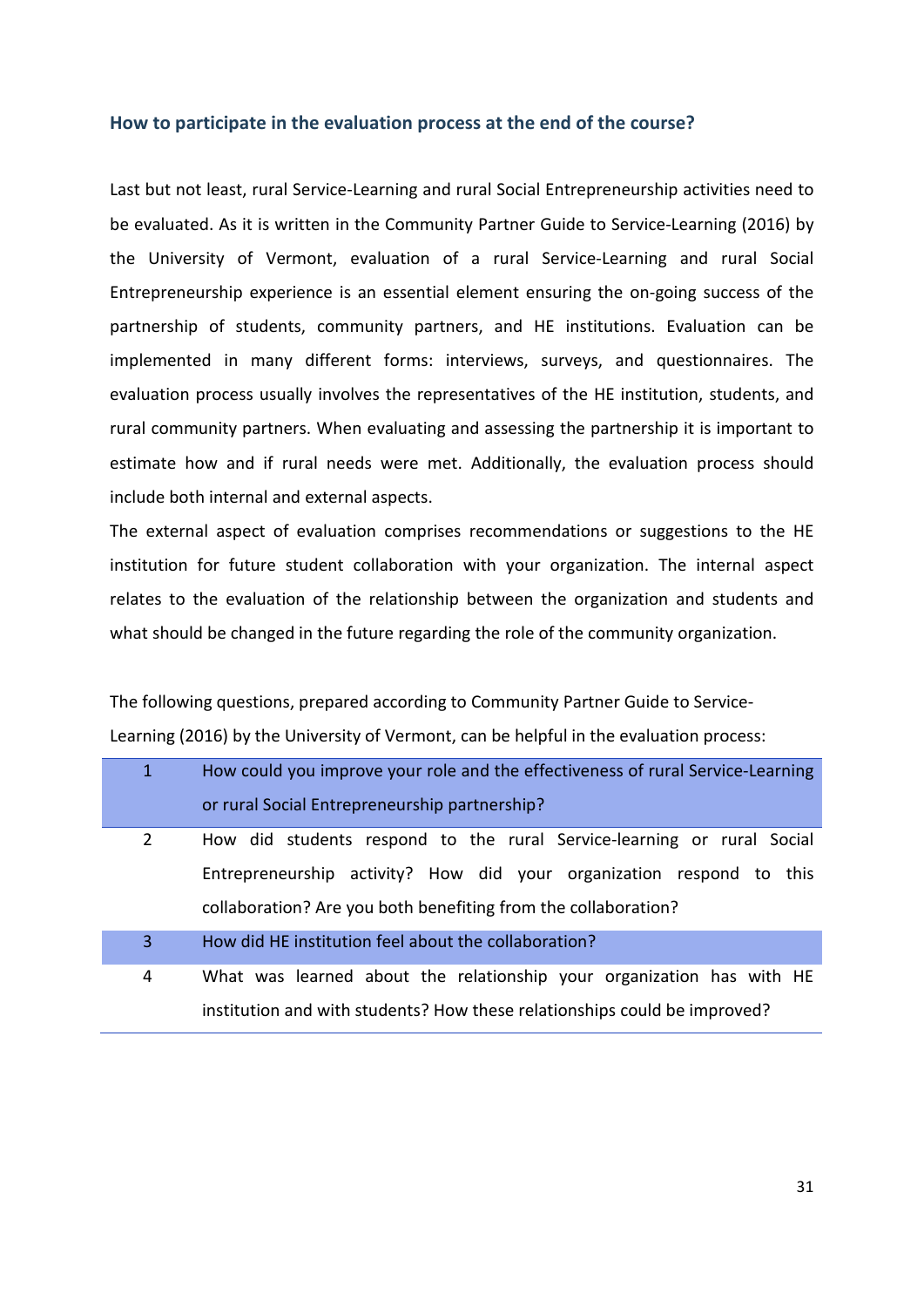Experience in the evaluation process of LAG GALSINMA and the Autonomous University of Madrid (UAM)



An online questionnaire that rural supervisors have completed and that was created by the UAM



Supervisors from LAG Galsinma created short videos describing their experience. Students also created videos as a proof of their critical thinking skills.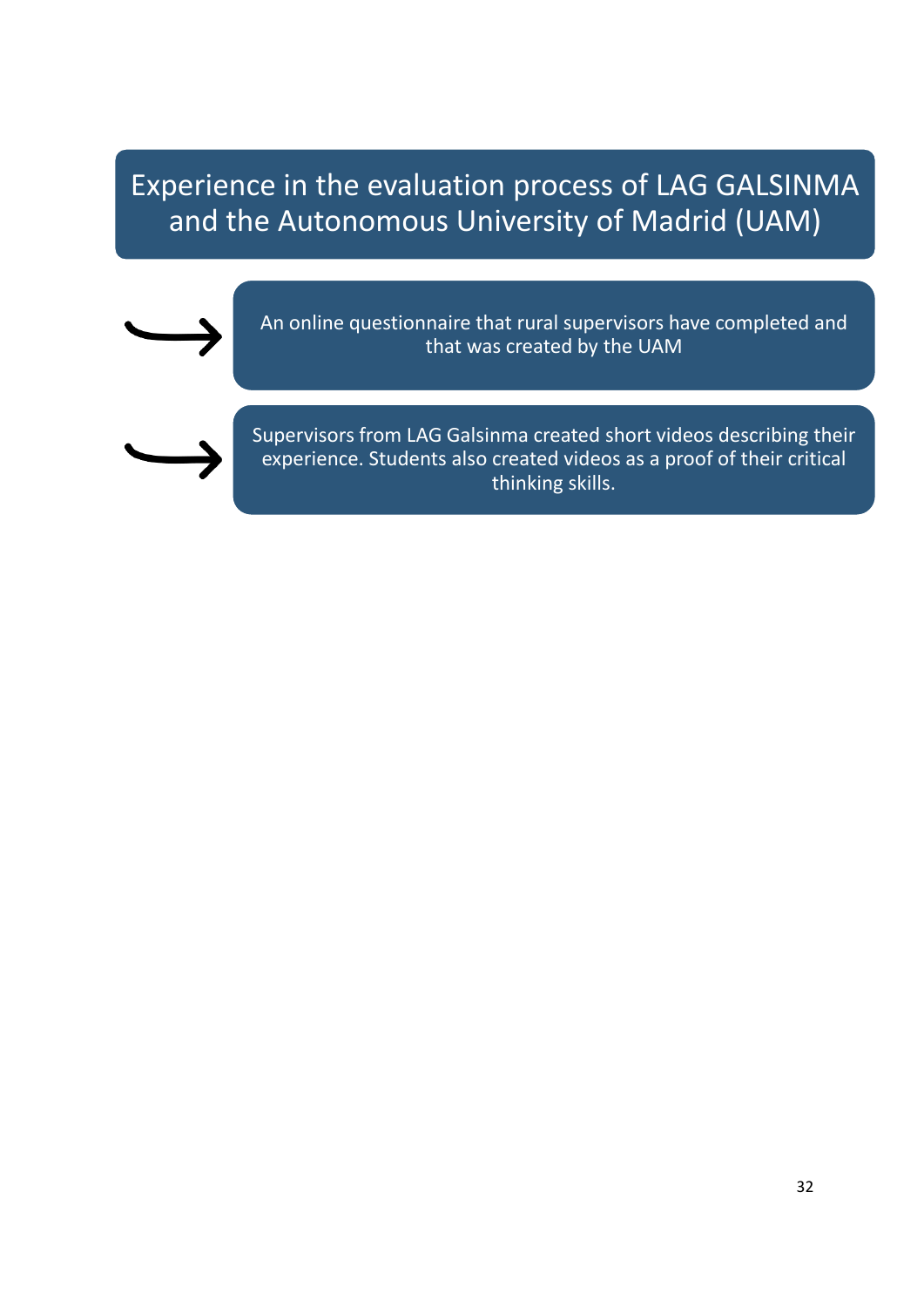## <span id="page-32-0"></span>**Additional information for rural community partner organizations**

### <span id="page-32-1"></span>**Where to find an academic partner?**

Rural community organizations that want to participate in rural Service-Learning or to apply a rural Social Entrepreneurship approach and collaborate with higher education (HE) institutions might look for potential HE partners through **RURASL Matchmaking domain** (link: **http://hub.rural.ffzg.unizg.hr**).

**RURASL Matchmaking domain** is a place where rural community organizations might find solutions to their rural issues and collaborate with universities across different disciplines. The domain is open for registration for both rural organizations and academic experts, that can join and collaborate, whether offering their expertise to an existing project, browse the repository of best practices or find the expert in their field.

The users are provided with keywords to identify **Field(s) of education of students**, which is useful for community organizations to find the academic partner that could respond to their needs in the most professional way.

The following Erasmus+ ISCED fields of education can be used as matchmaking keywords:

| Accounting and taxation                         | Computer use                                      | <b>Environmental sciences</b>               |
|-------------------------------------------------|---------------------------------------------------|---------------------------------------------|
| Architecture and town<br>planning               | Crop and livestock<br>production                  | Fashion, interior, and<br>industrial design |
| Audio-visual techniques and<br>media production | Database and network<br>design and administration | Finance, banking, and<br>insurance          |
| Biochemistry                                    | Dental studies                                    | Fine arts                                   |
| <b>Biology</b>                                  | Domestic services                                 | <b>Fisheries</b>                            |
| <b>Building and civil</b>                       | Earth sciences                                    | Food processing                             |
| engineering                                     | Economics                                         | Forestry                                    |
| <b>Business administration</b>                  | <b>Education science</b>                          | Hair and beauty services                    |
| Chemical engineering and<br>processes           | Electricity and energy                            | <b>Handicrafts</b>                          |
| Chemistry                                       | Electronics and automation                        | History and archaeology                     |
| Community sanitation                            | Environmental protection<br>technology            | Horticulture                                |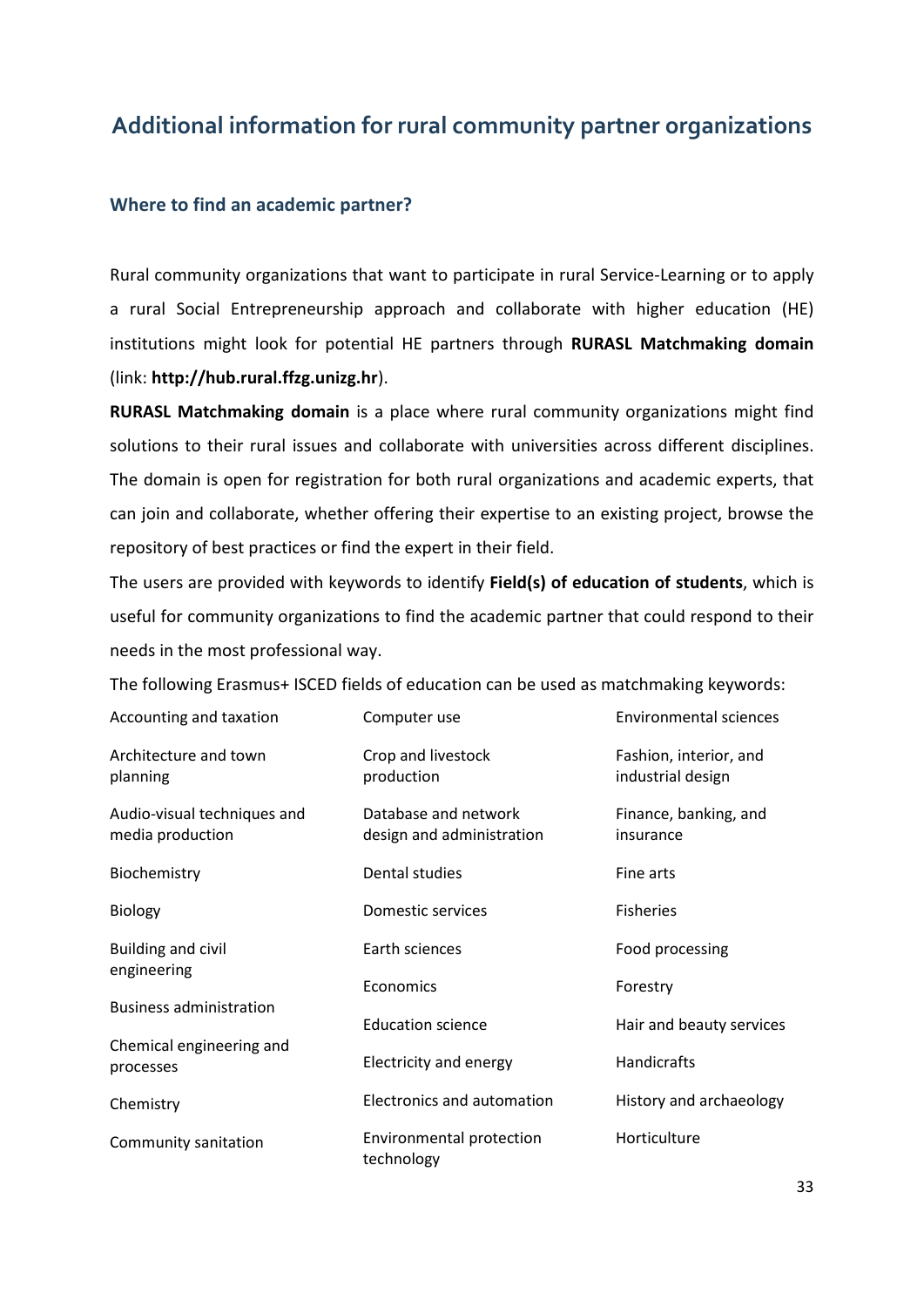| Hotel, restaurants, and<br>catering            | Motor vehicles, ships, and<br>aircraft | Sports                              |
|------------------------------------------------|----------------------------------------|-------------------------------------|
|                                                |                                        | <b>Statistics</b>                   |
| Journalism and reporting                       | Music and performing arts              | Teacher training with               |
| Language acquisition                           | Natural environments and<br>wildlife   | subject specialization              |
| Law                                            |                                        | Teacher training without            |
|                                                | Nursing and midwifery                  | subject specialization              |
| Library, information, and                      |                                        |                                     |
| archival studies                               | Occupational health and                | Textiles (clothes, footwear,        |
| Literature and linguistics                     | safety                                 | and leather)                        |
|                                                | Pharmacy                               | Therapy and rehabilitation          |
| Management and                                 |                                        |                                     |
| administration                                 | Philosophy and ethics                  | <b>Traditional &amp;</b>            |
| Marketing and advertising                      | Physics                                | complementary medicine &<br>therapy |
| Materials (glass, paper,                       | Political sciences and civics          | Training for pre-school             |
| plastic, and wood)                             |                                        | teachers                            |
| Mathematics                                    | Protection of persons and              |                                     |
|                                                | property                               | <b>Transport services</b>           |
| Mechanics and metal trades                     | Psychology                             | Travel, tourism, and leisure        |
| Medical diagnostic and<br>treatment technology | Religion and theology                  | Veterinary                          |
|                                                | Secretarial and office work            | Wholesale and retail sales          |
| Medicine                                       |                                        |                                     |
| Military and defense                           | Sociology and cultural<br>studies      | Work skills                         |
|                                                |                                        |                                     |
| Mining and extraction                          | Software & applications                |                                     |
|                                                | development and analysis               |                                     |

Furthermore, in the **Matchmaking domain** community organizations can use the following keywords that represent the **Focus area(s) of the rural development** that they would like to work on in rural service-learning. These areas are defined by the European Network for Rural Development (ENRD).

| 1A: Innovation & cooperation                             | 2B: Entry of skilled/younger farmers                        |
|----------------------------------------------------------|-------------------------------------------------------------|
| 1B: Links with research & innovation                     | 3A: Agri-food chain integration & quality                   |
| 1C: Lifelong learning & vocational training              | 4A: Biodiversity restoration, preservation &<br>enhancement |
| 2A: Farm's performance, restructuring &<br>modernization | 4B: Water management                                        |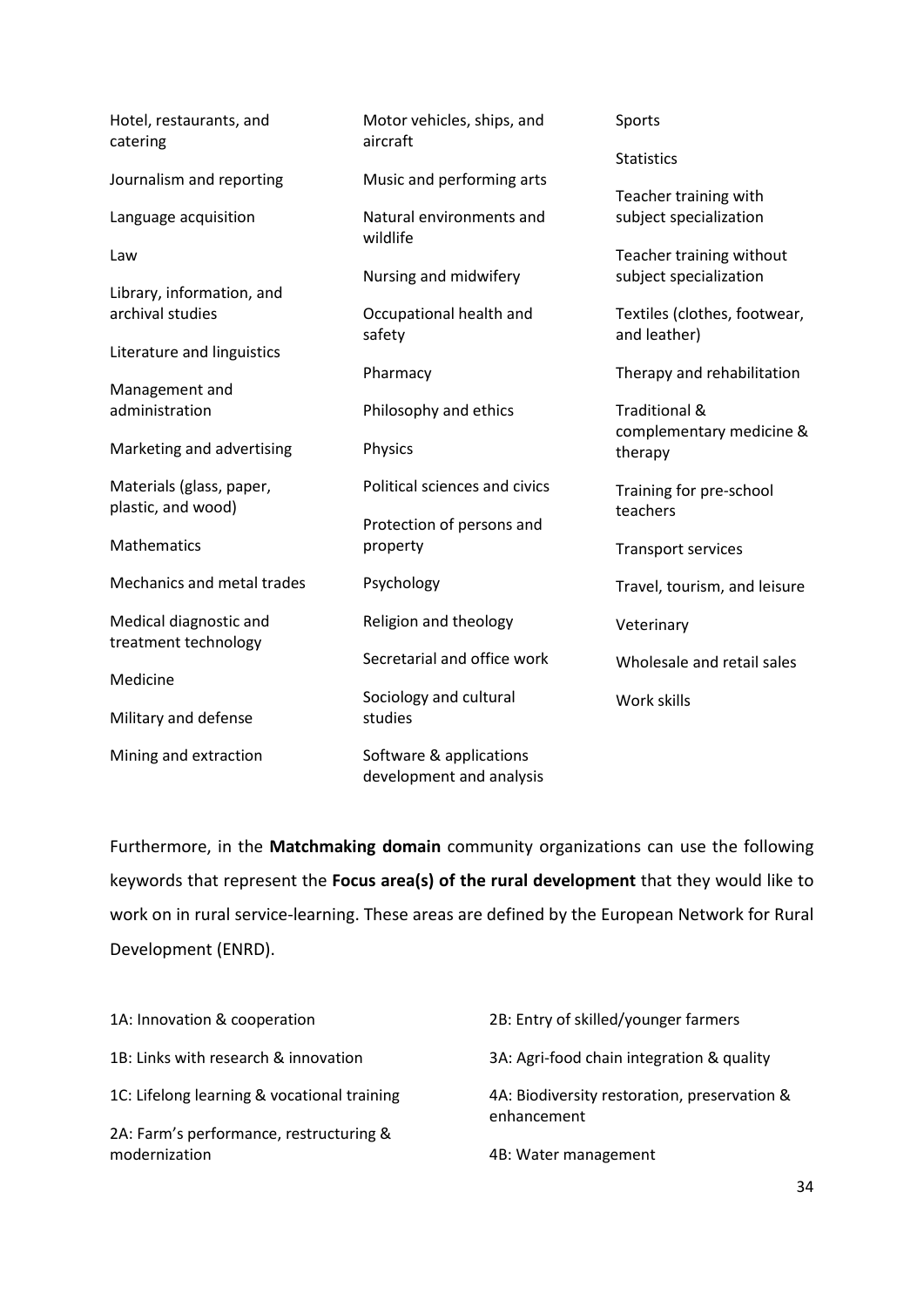| 4C: Soil erosion & soil management       | 5E: Carbon conservation & sequestration               |
|------------------------------------------|-------------------------------------------------------|
| 5A: Water use efficiency                 | 6A: Diversification & job creation                    |
| 5B: Energy use efficiency                | 6B: Local development                                 |
| 5C: Renewable sources & waste management | 6C: Information & communication<br>technologies (ICT) |

Also, community organizations can make their search for partners more specific and use the

following keywords that represent the **Rural development priorities** defined by ENRD.

M01: Knowledge transfer and information actions M02: Consultancy (Advisory services, farm management, and farm relief services) M03: Quality schemes for agricultural products and foodstuffs M04: Investments in physical assets M05: Restoring agricultural production potential damaged by natural disasters and catastrophic events and introduction of appropriate prevention actions M06: Farm and business development M07: Basic services and village renewal in rural areas M08: Investments in forest area development and improvement of the viability of forests M09: Setting up of producer groups and organizations M10: Agri-environment-climate M11: Organic farming M12: Natura 2000 and Water Framework Directive payments M13: Payments to areas facing natural or other specific constraints M14: Animal welfare M15: Forest-environmental and climatic services and forest conservation M16: Co-operation M17: Risk management M18: Financing of complementary national direct payments M19: Support for LEADER local development (CLLD – community-led local development) M20: Technical assistance

Finally, community organizations can choose the following **Domain**(s) that they would like to

contribute to through university-community collaboration.

|                    | Mountain area       | Organic farming |
|--------------------|---------------------|-----------------|
| Elderly            | Natural resource    | Producer groups |
| Market development | Nature conservation | Product quality |
| <b>Migrants</b>    | Networking          | Protected areas |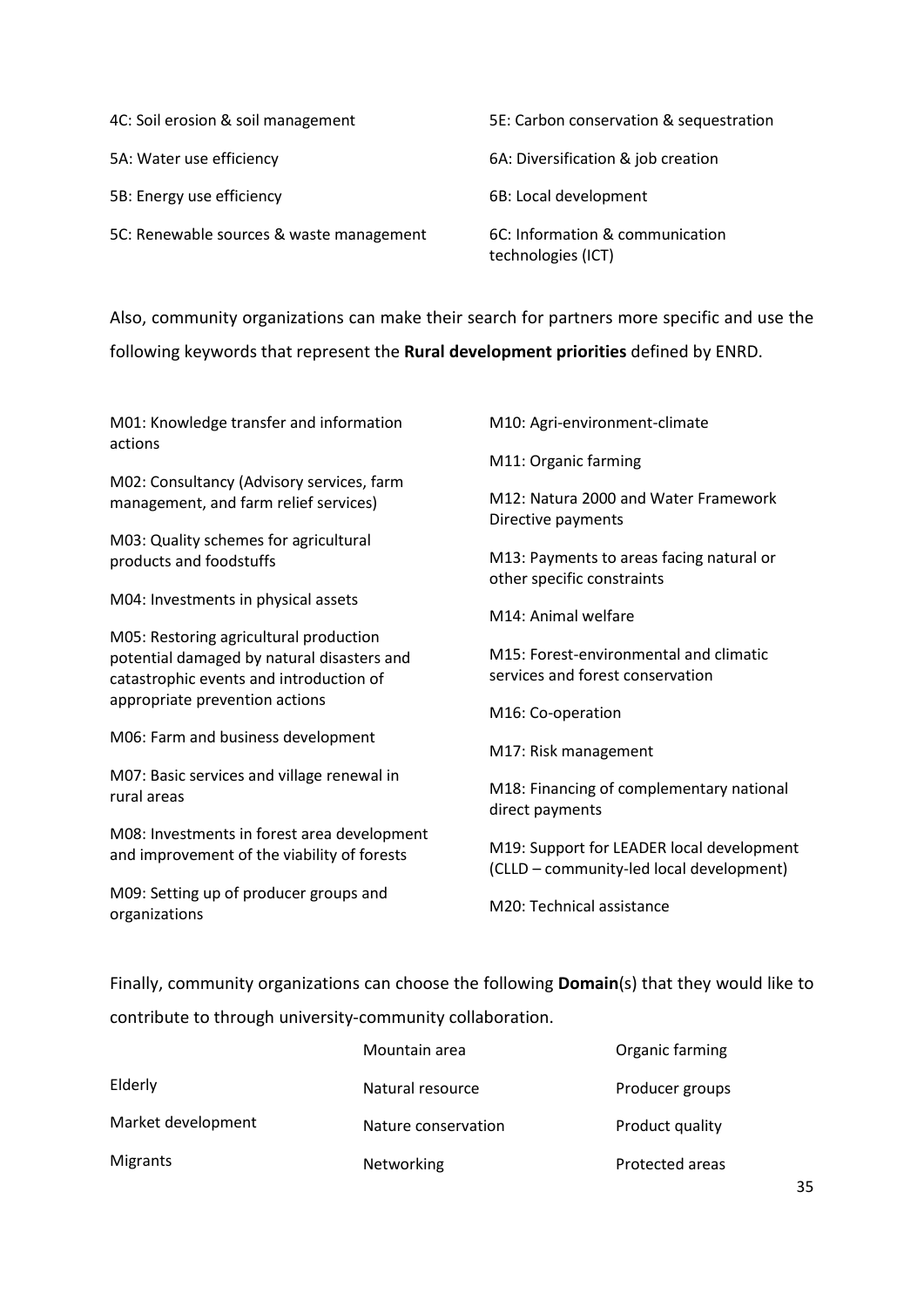| Public goods                            | <b>Rural SMEs</b>           | Sustainability               |
|-----------------------------------------|-----------------------------|------------------------------|
| Renewable energy                        | Short supply chains & local | Tourism                      |
| <b>Renewables</b>                       | markets                     | Vocational training & skills |
| Risk management                         | <b>Smart Villages</b>       | acquisition                  |
| <b>Rural business</b>                   | Social inclusion            | Water management             |
| Rural proofing<br><b>Rural services</b> | Social services             | Women                        |
|                                         | Soil management             | Young farmers                |
|                                         | Stakeholder involvement     | Youth                        |

### <span id="page-35-0"></span>**How to offer expertise to the academic partner?**

Rural community organizations can join the database of rural entities and universities interested in community-university partnerships, which forms the basis of the virtual Hub. The aim of the database is to collect information on rural community organizations that work on rural development (but lack access to Service-Learning) and universities that aim to connect students, faculty, and the local community, but rarely address rural issues. Joining the database, rural community organizations can list their needs and offer their expertise.

**Link to the database: <http://theta.ffzg.hr/ruralhub/Survey/LAG>**

### <span id="page-35-1"></span>**Where to find out more about Service-Learning and rural Service-Learning?**

Rural community organizations can take RURASL Massive Open Online Course.

### **Link: http://193.198.214.48:8080/course/view.php?id=7**

Participants in this MOOC, community organizations either based in rural areas (like local action groups) or fulfilling needs of rural areas will learn key characteristics of rural [service-learning](http://193.198.214.48:8080/mod/hvp/view.php?id=170) (SL), differences between urban and rural SL, examples of good practices from diverse study fields, curriculum design options, mentoring of students by rural organizations and student assessment design. They will also learn how to effectively utilize students in community-university partnerships. The MOOC is based on the need assessment from 8 countries (Portugal, Spain, Italy, Germany, Austria, Netherlands, Croatia and Lithuania) and training materials developed by academic teachers and community organizations from these countries.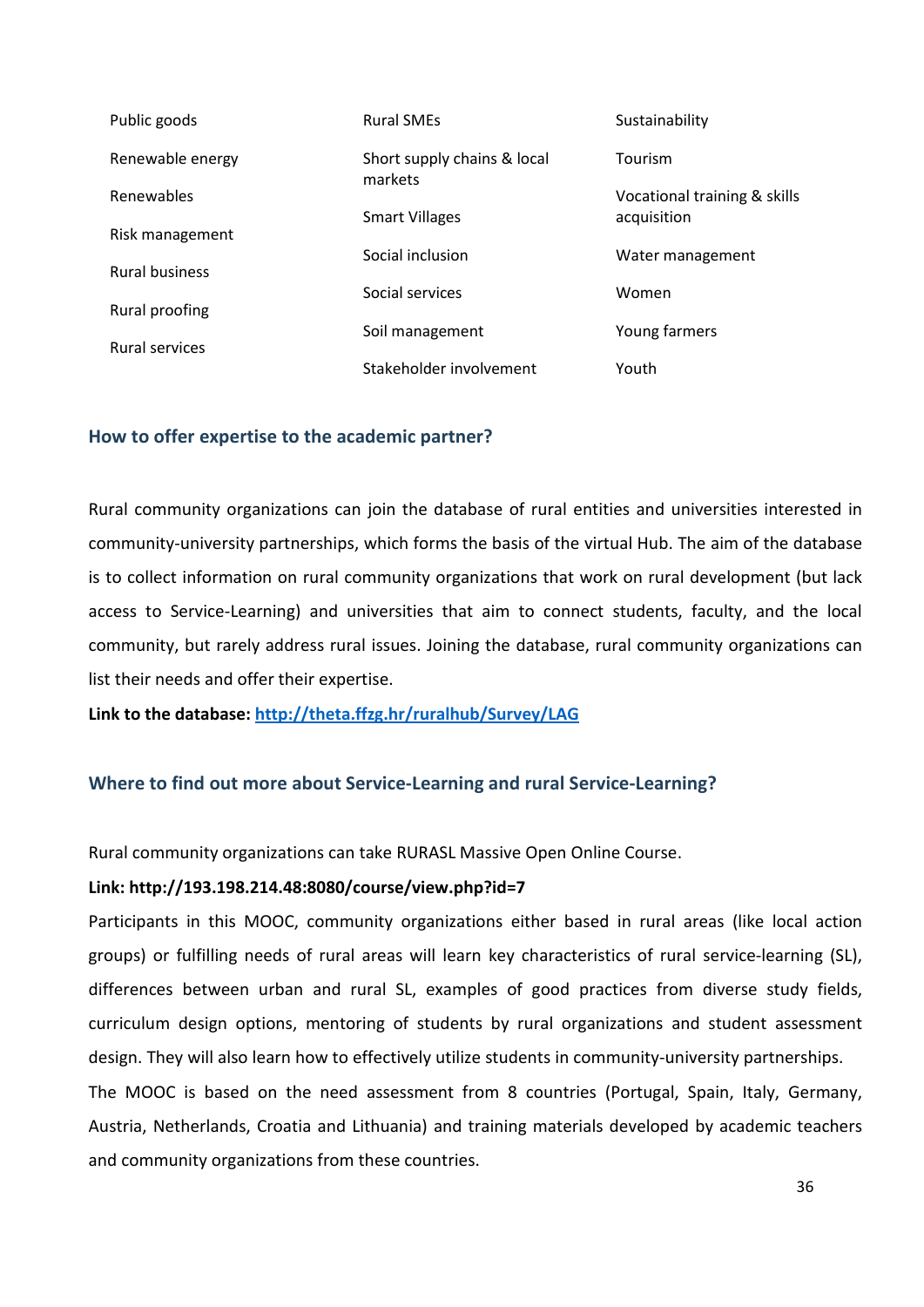Rural community organizations can find all additional information on the RURASL website: **<https://rural.ffzg.unizg.hr/>**

**The testimonies from students, teachers, rural community organizations, and rural beneficiaries about rural Service-Learning and** Social Entrepreneurship **are available at RURASL YouTube channel:**  [https://www.youtube.com/channel/UCEOwS\\_yvg6PiOoCb\\_6NLWhg/featured](https://www.youtube.com/channel/UCEOwS_yvg6PiOoCb_6NLWhg/featured)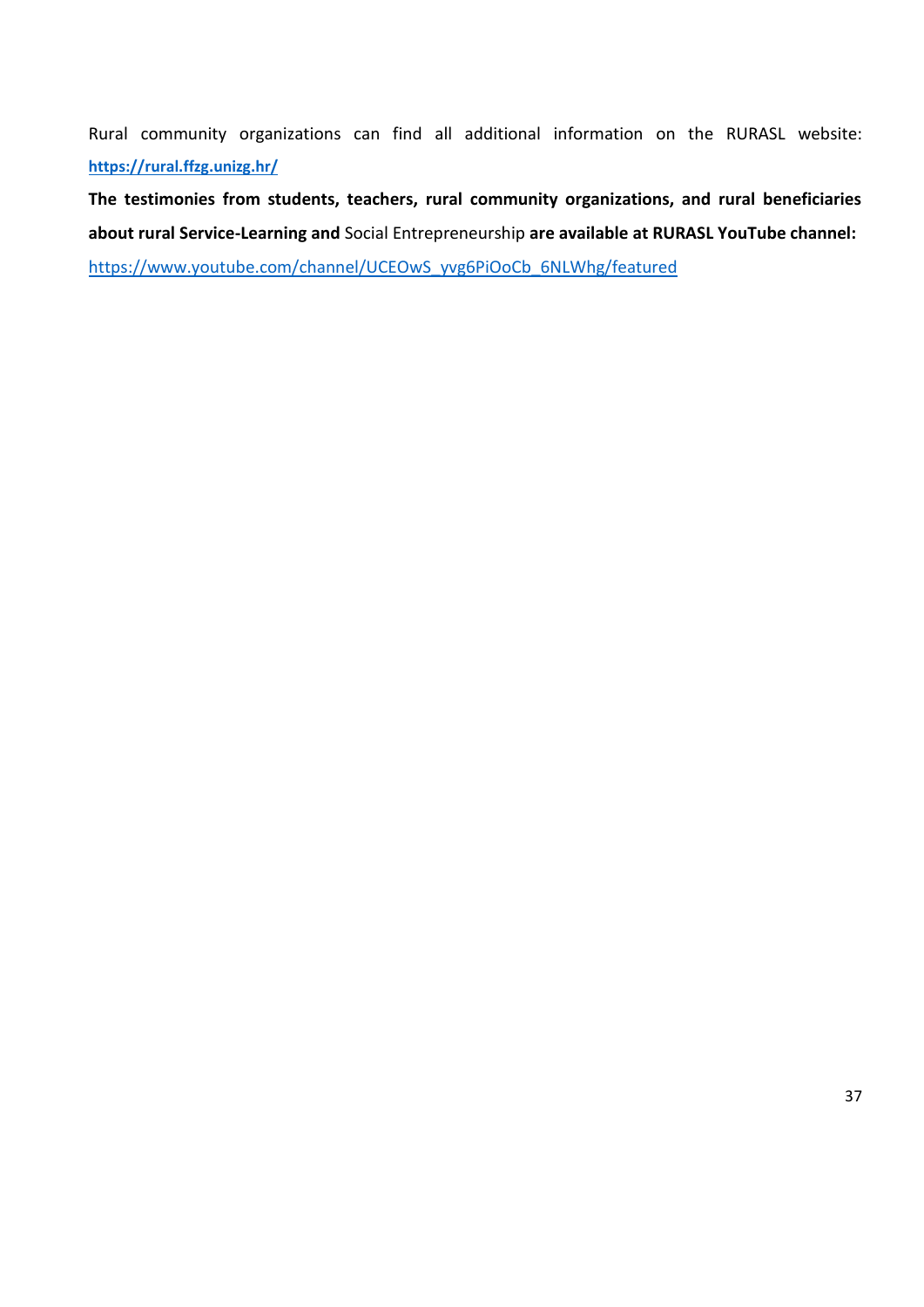# **Appendix**

### <span id="page-37-1"></span><span id="page-37-0"></span>**Appendix No. 1 Service-Learning Agreement Form**

**Service-Learning Agreement Form**

| Student's E-mail Address: ______________________________ |                                                                                                                                                                                                      |  |
|----------------------------------------------------------|------------------------------------------------------------------------------------------------------------------------------------------------------------------------------------------------------|--|
|                                                          |                                                                                                                                                                                                      |  |
| Student's Phone Number: __________________________       |                                                                                                                                                                                                      |  |
|                                                          |                                                                                                                                                                                                      |  |
|                                                          |                                                                                                                                                                                                      |  |
|                                                          |                                                                                                                                                                                                      |  |
|                                                          |                                                                                                                                                                                                      |  |
|                                                          |                                                                                                                                                                                                      |  |
| <b>Brief Description of Service-Learning:</b>            | and the control of the control of the control of the control of the control of the control of the control of the<br>,我们也不能在这里的时候,我们也不能在这里的时候,我们也不能会在这里的时候,我们也不能会在这里的时候,我们也不能会在这里的时候,我们也不能会在这里的时候,我们也 |  |
|                                                          |                                                                                                                                                                                                      |  |
| Student's Agreement:                                     |                                                                                                                                                                                                      |  |
|                                                          |                                                                                                                                                                                                      |  |
|                                                          | I agree to meet regularly with my mentor, to perform my duties to the best of my ability, and to fulfill the required                                                                                |  |
|                                                          | number of hours ( <b>[1974]</b> The agree to make every effort to connect this Service-Learning with the concepts I                                                                                  |  |
|                                                          | will learn in class, and to share these reflections with the course facilitators and students, and my Service-Learning                                                                               |  |
|                                                          | mentor. I will ask questions when I need more information and deal with challenges as efficiently as possible by                                                                                     |  |
|                                                          | contacting the appropriate support person. I will obey the policies, rules, and regulations of the Organization.                                                                                     |  |
|                                                          |                                                                                                                                                                                                      |  |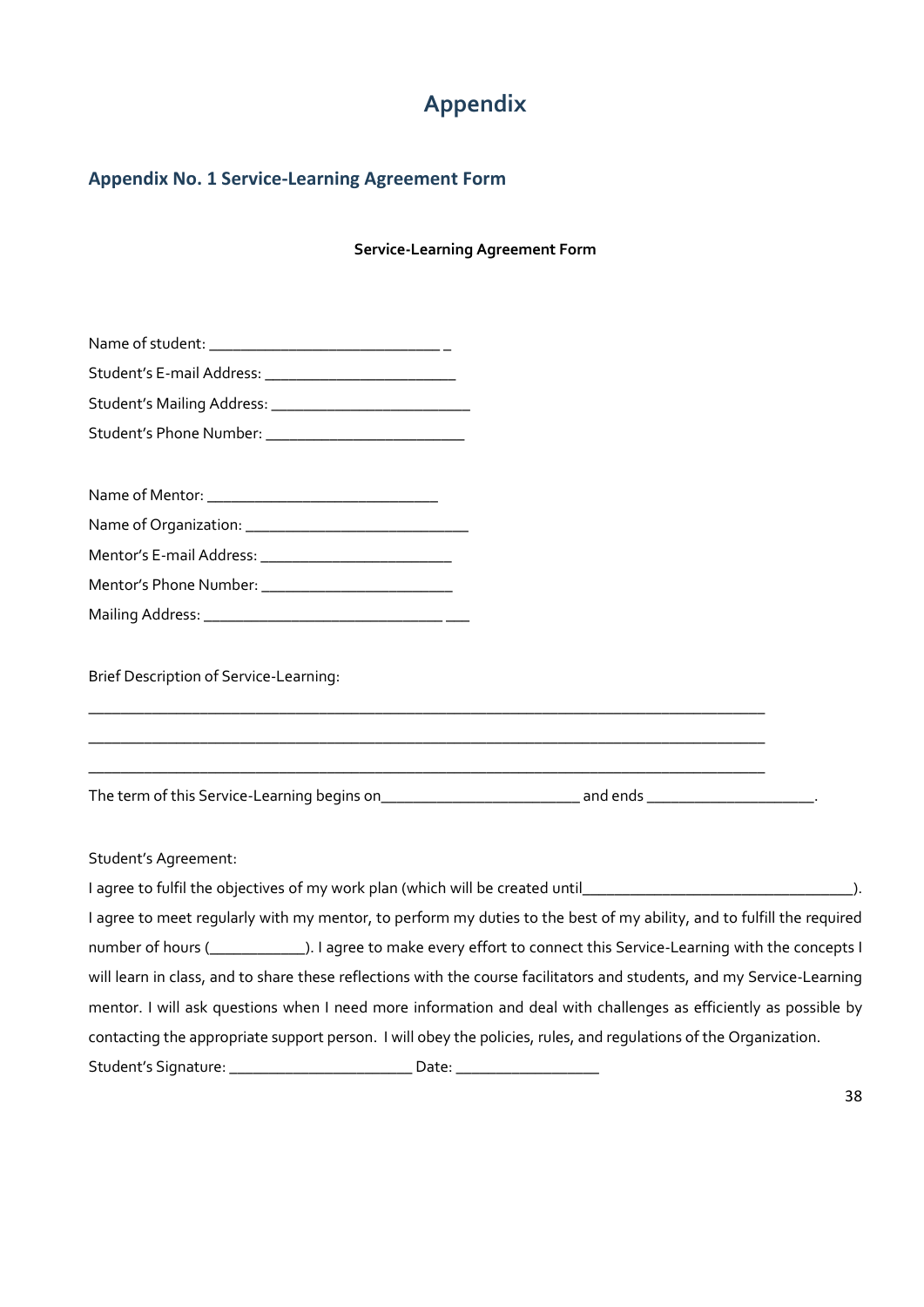Mentor's Agreement:

I agree to coordinate this student in an educationally and professionally appropriate manner: I will help him/her to develop a set of goals and objectives and meet regularly with the student to provide clear and consistent feedback on his/her work. I will help the student to understand the organization with the time that I have available, and create opportunities for the student to be involved in organizational functions beyond the specific projects he/she is working on. I will also provide feedback to the course facilitator at least once during the semester and once after the semester. I will maintain contact with the course facilitator should any challenges or concerns arise. I understand that the student is pursuing academic coursework concerning this Service-Learning and will do my best to help the student to make meaningful connections between these two experiences.

Mentor's Signature: \_\_\_\_\_\_\_\_\_\_\_\_\_\_\_\_\_\_\_\_\_\_\_ Date: \_\_\_\_\_\_\_\_\_\_\_\_\_\_\_\_\_\_\_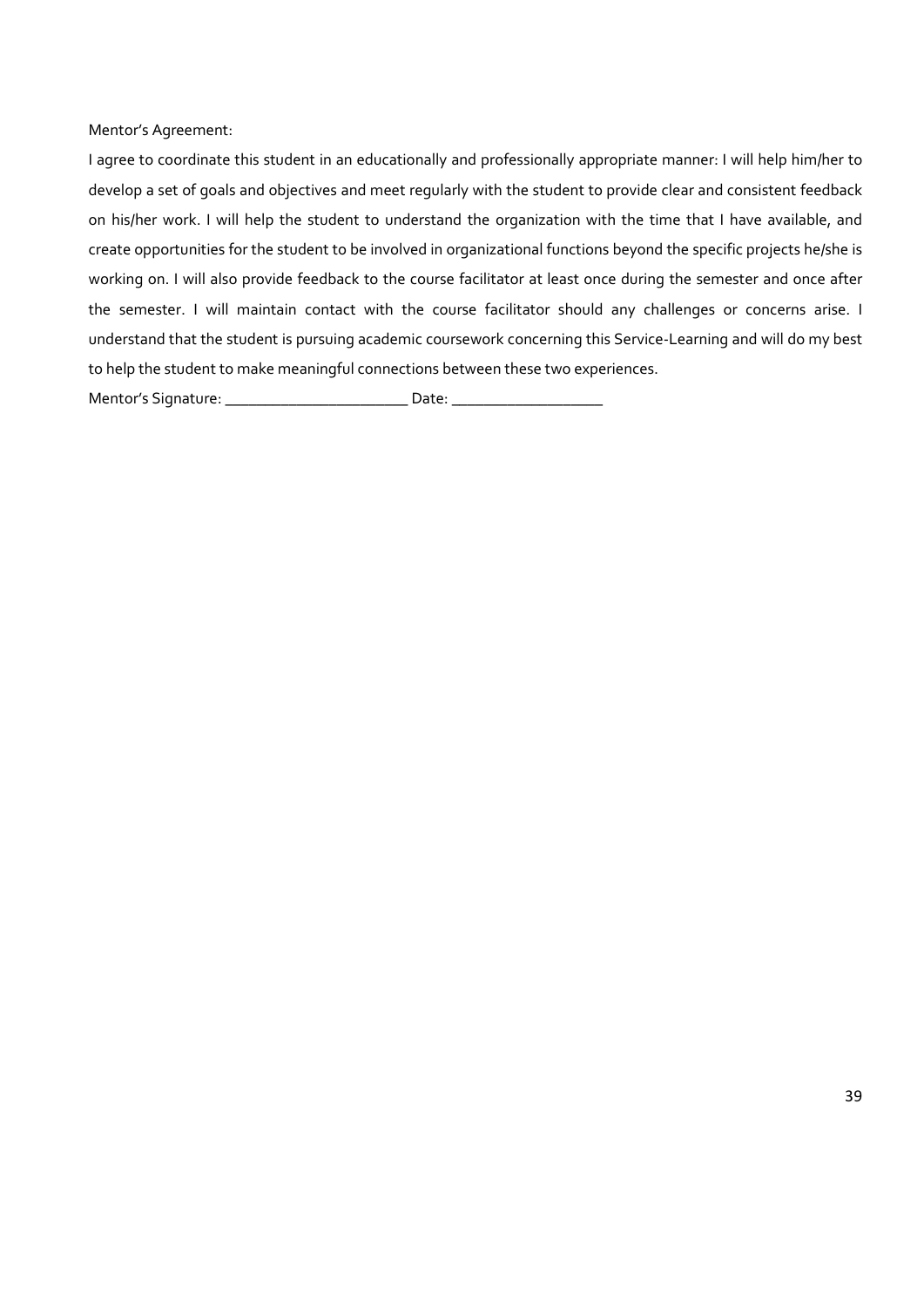## **References**

- <span id="page-39-0"></span>1. Bender, S. (2014). *Service-Learning Community Manual* Retrieved April 9, 2020, from the World Wide Web [http://ccncce.org/wp](http://ccncce.org/wp-content/uploads/2014/06/ServiceLearningCommunityManual.pdf)[content/uploads/2014/06/ServiceLearningCommunityManual.pdf](http://ccncce.org/wp-content/uploads/2014/06/ServiceLearningCommunityManual.pdf)
- 2. Bringle, R. and Hatcher, J. (1999) Reflection in Service-Learning: Making Meaning of Experience, In: *Introduction to Service-Learning Toolkit*. Campus Compact: Providence, RI
- 3. Clevenger-Bright, M., Hays, K., Henricksen, L., Hlebain, D., Maglalang, J., Packard, M., Pursch Cornforth, K., Raftus, D.. (2012). Retrieved April 8, 2020 from the World Wide Web: <https://www.washington.edu/teaching/topics/engaging-students-in-learning/service-learning/>
- 4. Clayton, P., and Day, M. (2003). *Reflection session guidebook: Student edition*. North Carolina State University Service-Learning Program.
- 5. *Community Partner Guide to Service-Learning* (2016). University of Vermont. Retrieved April 9, 2020, from the World Wide Web [https://blogs.helsinki.fi/europe](https://blogs.helsinki.fi/europe-engage/files/2016/03/Community-Partner-Guide-to-Service-Learning.pdf)[engage/files/2016/03/Community-Partner-Guide-to-Service-Learning.pdf](https://blogs.helsinki.fi/europe-engage/files/2016/03/Community-Partner-Guide-to-Service-Learning.pdf)
- 6. Duncan, D., and Kopperud J. (2007). *Service-Learning Companio*n. Boston: Houghton Mifflin Company
- 7. Europe Engage Developing a Culture of Civic Engagement through Service-Learning within Higher Education in Europe. Retrieved April 8, 2020, from the World Wide Web: <https://europeengage.org/our-definition-of-service-learning/>
- 8. Information Resources Management Association. (2019). Civic Engagement and Politics: Concepts, Methodologies, Tools, and Applications. B. Wu, Practices, and Reflections on Pioneer Service-Learning in Higher Education in China
- 9. Service-Learning Toolkit. (2015). Michigan State University. Retrieved April 9, 2020, from the World Wide Web [https://communityengagedlearning.msu.edu/upload/toolkits/Service-](https://communityengagedlearning.msu.edu/upload/toolkits/Service-Learning-Toolkit.pdf)[Learning-Toolkit.pdf](https://communityengagedlearning.msu.edu/upload/toolkits/Service-Learning-Toolkit.pdf)